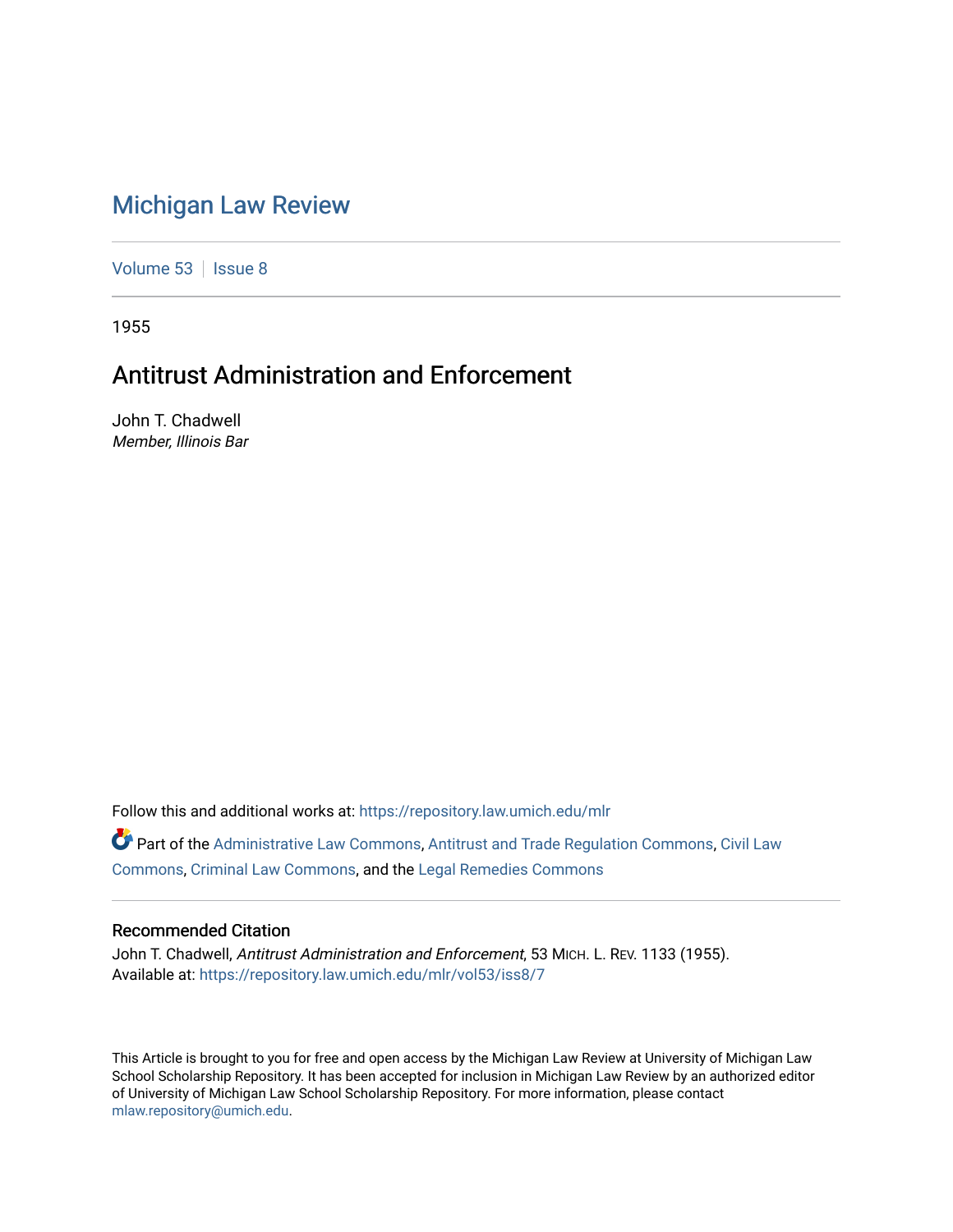# ANTITRUST ADMINISTRATION AND ENFORCEMENT

# *John T. Chadwell\**

THE importance of the nation's antitrust policy requires that ad-<br>ministration and enforcement powers and techniques be equal to<br>the buse teel of effectively especially communities. The recommon the huge task of effectively safeguarding competition. The recommendations of the Attorney General's Committee represent a statesmanlike effort *to* balance the need for effective enforcement with the need for the preservation of fairness and the conservation of time and resources in antitrust litigation. Some of the recommendations will undoubtedly engender heated controversy; others seem relatively uncontroversial.

Many individual topics are dealt with in the *Report* of the committee and space does not permit comment upon all of them. The following discussion is confined *to* what would seem *to* be the most important aspects of the committee's work on administration and enforcement. The section of the *Report* is divided into four parts, and the comments made here follow the same organization: (I) The Department of Justice; (2) The Federal Trade Commission; (3) Related Jurisdiction of the Department of Justice and the Federal Trade Commission; and (4) Private Antitrust Suits.

## A. *The Department of Justice*

Of the three sources of antitrust enforcement (Department of Justice, Federal Trade Commission and private litigants), Department of Justice proceedings command the most attention in the *Report.*  Armed with the right to invoke the grand jury in Sherman Act cases and *to* call forth the full equity powers of the court in both Sherman and Clayton Act cases, the department possesses enormous powers of investigation and prosecution. The procedures under which it initiates investigations and prosecutes litigation necessarily merit the most careful scrutiny. The *Report* deals with the functioning of these procedures at their successive stages.

#### I. *Antitrust Investigations*

If there is to be antitrust enforcement, both the prosecutor and the prosecuted have a stake in adequate investigative techniques. Insuf-

\* Member, Illinois Bar.-Ed.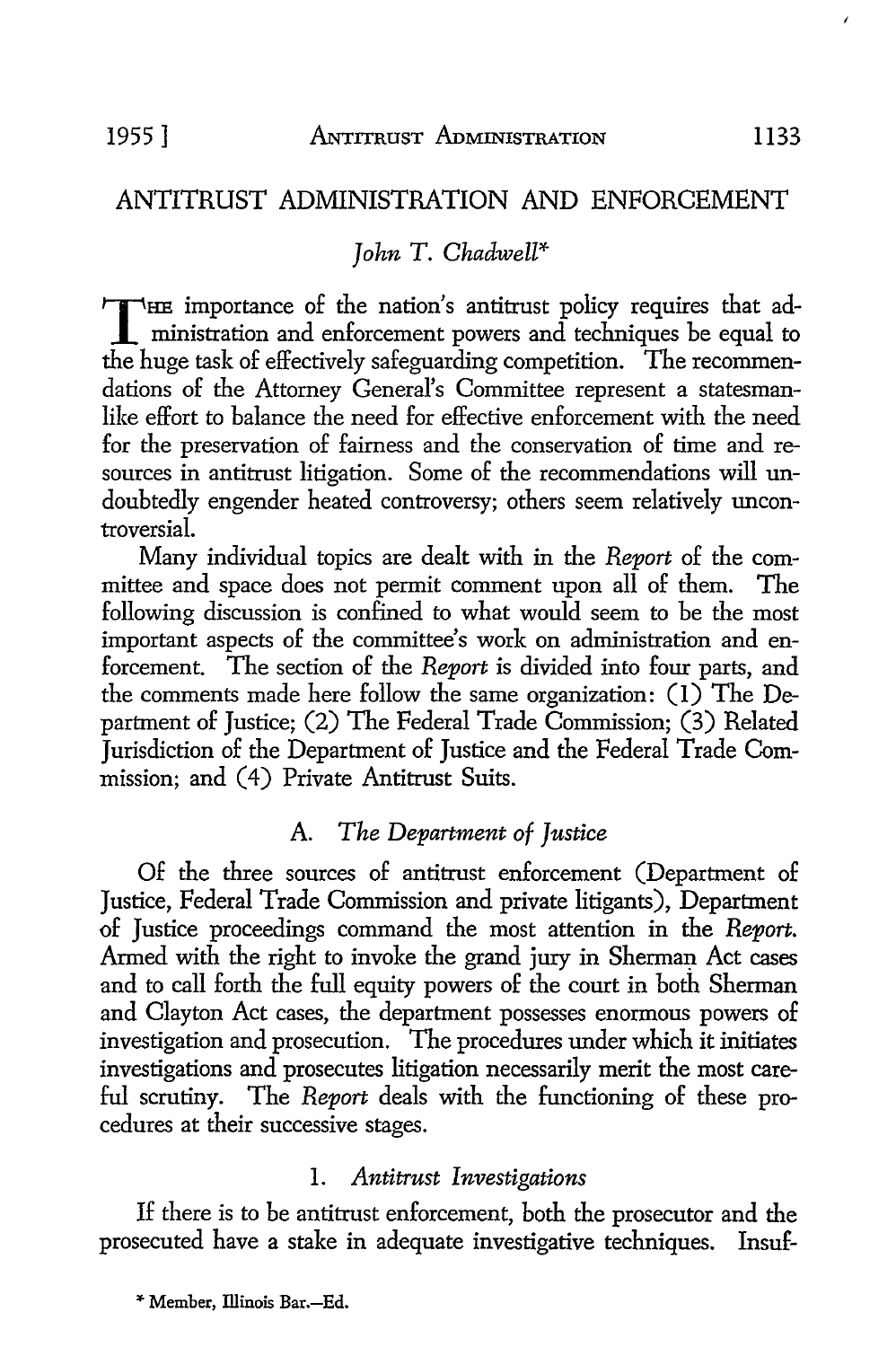ficient investigative powers for the prosecutor may frustrate enforcement. But equally great is the danger, as the committee notes, that poor investigation may result in the ill-considered filing of suits which would not be brought at all if the prosecutor possessed the facts. Thus a "futile trial" may occur, "exhausting the resources of the litigants and increasing court congestion."<sup>1</sup> Although such abortive use of law suits is a hazard in all kinds of litigation, it is a peculiarly dangerous one in the antitrust field with its notoriously protracted and expensive trials. Consequently both government and industry have a common interest in the investigative powers and procedures of the Department of Justice.

The question is whether the department's investigative powers are presently sufficient, or whether changes are needed. The committee points out that the availability of the grand jury for criminal proceedings under the Sherman, Act now gives the department ample powers for a full investigation.<sup>2</sup> As a civil investigator, however, the department theoretically has no greater pre-complaint investigative powers than any private litigant. It possesses none of the civil precomplaint powers enjoyed by its sister enforcement agency, the Federal Trade Commission.<sup>3</sup> It must rely upon the voluntary cooperation of .those under investigation, upon information obtained from third persons, and upon its own investigative ingenuity, without benefit of compulsory process. Cooperation is most often forthcoming.<sup>4</sup> This

<sup>1</sup> REPORT OF THE ATTORNEY GENERAL'S NATIONAL COMMITTEE TO STUDY THE ANTITRUST LAws, March 31, 1955, p. 344 (hereinafter referred to as REPORT, followed by the page number).

<sup>2</sup> "A federal grand jury is perhaps the most powerful inquisitorial body in a free country." Nitschke, "Procedure in Antitrust Investigations," 1950 UNIV. ILL. L. FoRUM 593 at 604. On grand jury proceedings in antitrust cases, see Wadmond, "Investigation," A.B.A. Antitrust Section Proceedings, Aug. 18-19, 1954, 32 at 42; Hollabaugh, "Development of an Antitrust Case," A.B.A. Antitrust Section Proceedings, April 1-2, 1954, p. 14 at 18.

<sup>8</sup>The Federal Trade Commission Act states that the commission may require reports under oath (§6), may have access to and the right to copy corporate documents (§9) and may compel the testimony of witnesses and the production of documents "relating to any matter under investigation" (§9), 15 U.S.C. (1952) §41 et seq. These powers have been characterized by the United States Supreme Court as comparable to those of a grand jury, United States v. Morton Salt Co., 338 U.S. 632, 70 S.Ct. 357 (1950). See Babcock, "Legal Investigation," A.B.A. Antitrust Section Proceedings, April 1-2, 1954, p. 157 at 158: "This combination of fact finding power represents the broadest power available to any agency of the government."

 $4^4$ A dissenting member states that not more than 10% of those who are asked for data refuse to cooperate, REPORT 348. See TIMBERG, THE ANTITRUST LAWS FROM THE POINT<br>OF VIEW OF A GOVERNMENT ATTORNEY 32 (1949): ". . . . defense counsel, in the<br>majority of cases, pursue the path of voluntary cooperation." See in Antitrust Investigations," 1950 UNIV. ILL. L. FoRuM 593 at 595. On voluntary cooperation generally see Wadmond, "Investigation," A.B.A. Antitrust Section Proceedings, August 18-19, 1954, p. 32 at 37.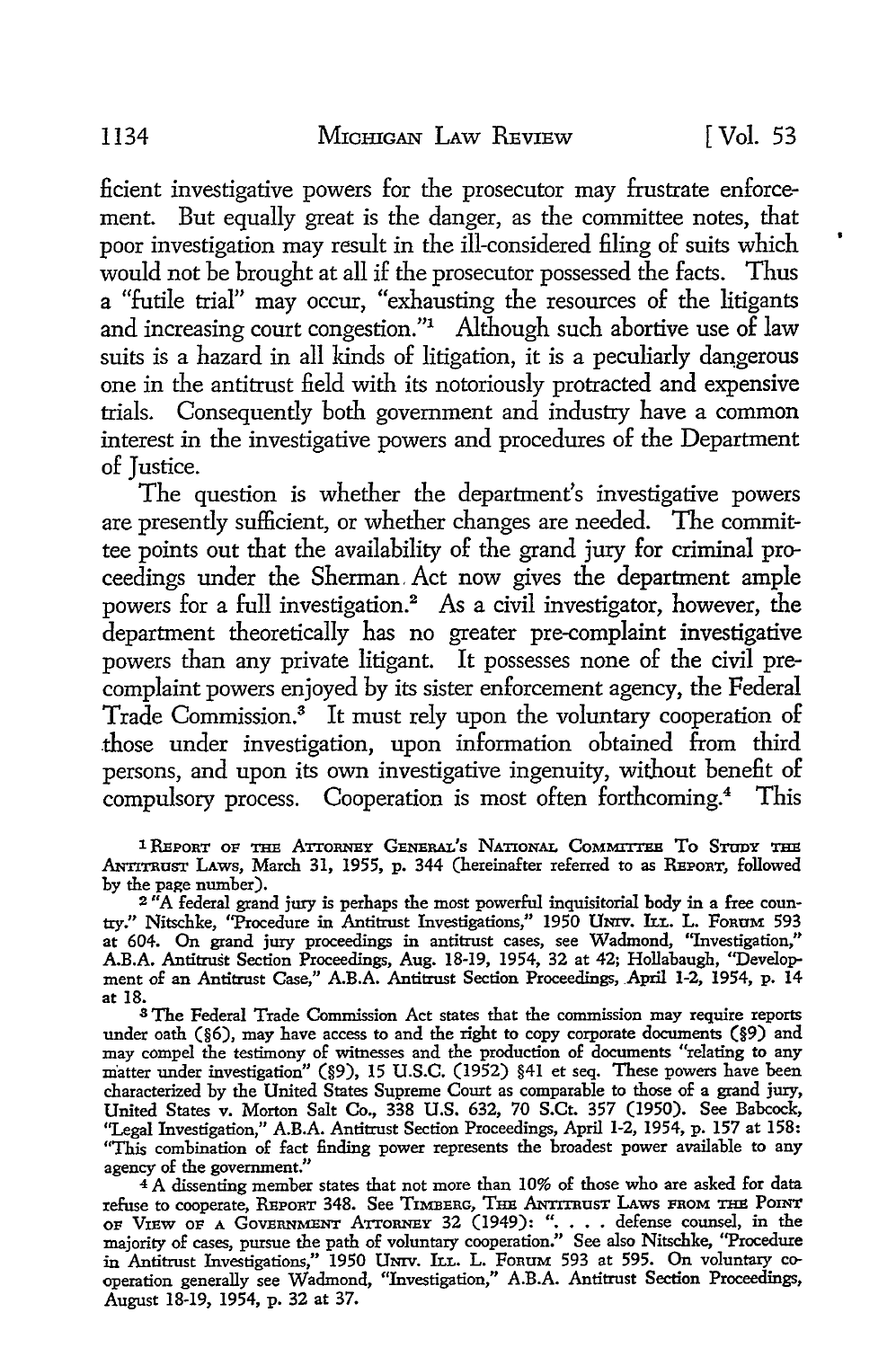is not always so, however, and at times without first trying other avenues, the department has taken the lawful though objectionable expedient of using the criminal grand jury process to investigate its prospective civil case.<sup>5</sup>

The committee strongly disapproves of use of the grand jury where criminal proceedings are not contemplated on the ground that this is a perversion of the grand jury system and "'debases the law by tarring respectable citizens with the brush of crime when their deeds involve no criminality."<sup>6</sup> On the other hand, it states that this type of resort to the grand jury has been forced upon the department by lack of any adequate pre-complaint civil discovery alternative.

To meet these problems, the committee proposes legislation authorizing the attorney general to issue a "Civil Investigative Demand" upon corporations, partnerships or associations compelling the production of documents. The documents demanded ( correspondence and other business records), would have to be "relevant to particular antitrust offenses stated to be under investigation," and the demand would have to "describe the records and data sought with reasonable specificity."7 A Justice Department custodian would be established to preserve the documents and they would be available for use only for the pending investigation, for submission to a grand jury or for ensuing Antitrust Division or Federal Trade Commission proceedings. The district courts would be vested with jurisdiction to order compliance with the demand, or to modify or set it aside upon a showing that the demand is unreasonable in scope, irrelevant with respect to the specific offenses under investigation, or inadequate in its description of the material required. The demand could apparently be served on any corporation, partnership or association, whether itself suspect or not, but it apparently could not be served on an individual.

The proposed "demand" would be limited to documents and would not be available to compel the attendance and testimony of persons. The committee registers its disapproval of any subpoena powers that would permit the summoning of witnesses by the attorney general for interrogation under oath or generally require production of

<sup>6</sup> REPORT 345.

<sup>7</sup> REPORT 346.

<sup>5</sup>It seems improbable that any of the following huge recent civil cases, all of which began with grand jury investigations, were ever seriously intended as criminal prosecutions: United States v. E. I. du Pont de Nemours and Co., (D.C. ill. 1954) 126 F. Supp. 235; United States v. Morgan, (D.C. N.Y. 1953) 118 F. Supp. 621; United States v. Armour & Co., complaint filed Sept. 15, 1948, dismissed without prejudice (D.C. Ill. 1954) CCH TRADE REG. REP., 10th ed., 166,117.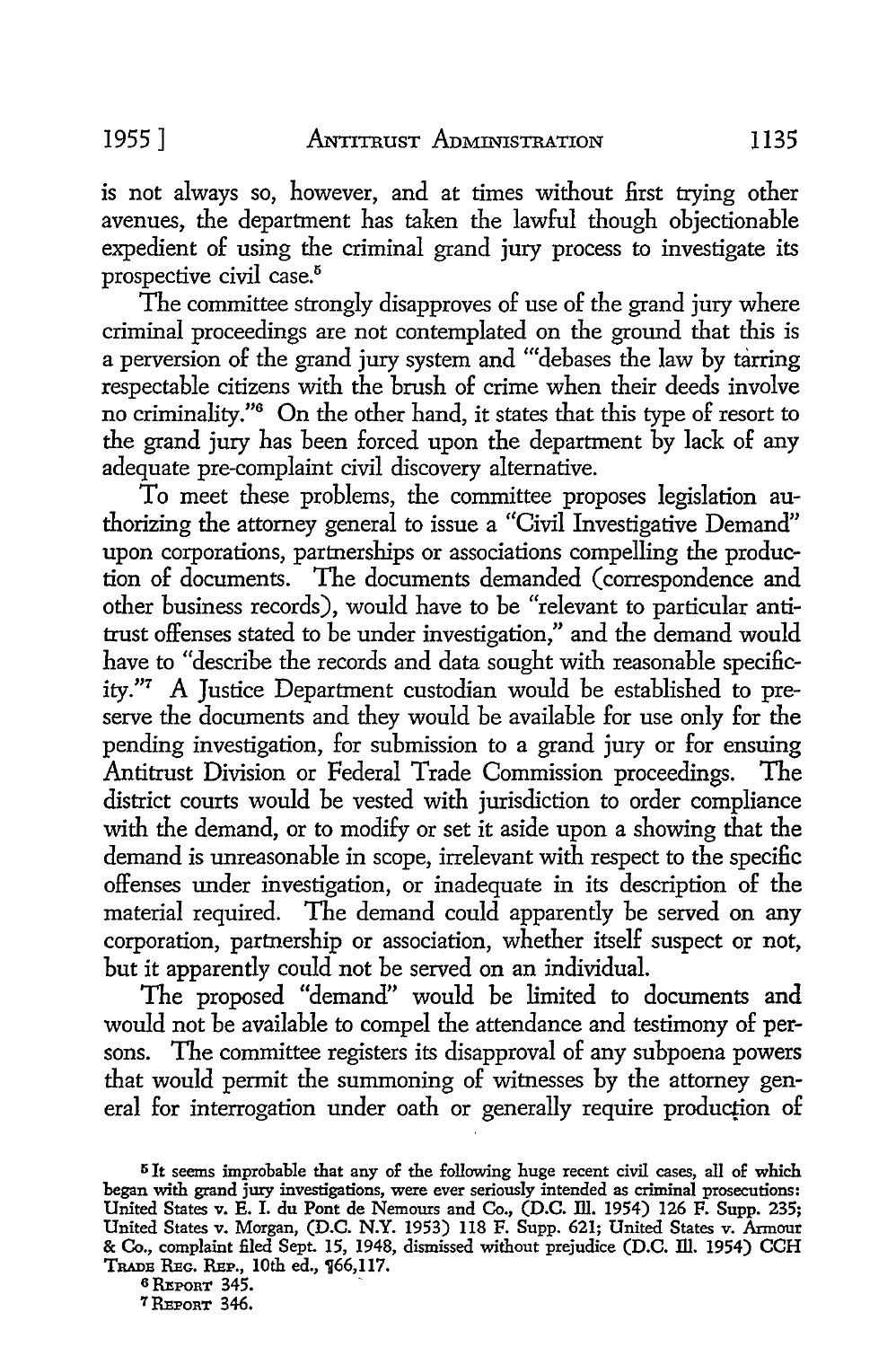documents except within the limits defined in the proposal. Such power, the committee says, would be comparable to the "administrative subpoena" used by the Federal Trade Commission and other regulatory agencies and would be "alien to our legal traditions, readily susceptible to grave abuse and, moreover, seems unnecessary."<sup>8</sup>

It is not readily apparent to the present writer how the Civil Investigative Demand proposal of the committee differs, other than in degree, from the "administrative subpoena" which the committee so strongly dislikes. Of course, the exclusion of the right to call witnesses is a substantial difference. But in most government antitrust cases, documentary evidence is the backbone of the complainant's case and testimony, especially of the defendant's own officers and employees, plays a distinctly secondary role.<sup>9</sup> Given the documentary power, it would seem that the Department of Justice, for most purposes, would as a practical matter be put in a position approximating that of the Federal Trade Commission. Nor does the requirement of "relevance" in the proposed demand seem more than a minor limitation. It would be an unimaginative prosecutor indeed who could not state the "specific antitrust offenses under jnvestigation" with sufficient breadth to insure production of all of the documents he could hope to use.

The proposed demand lodges what would amount to an important subpoena power in an executive officer. Whatever the safeguards intended by the proponents of such a grant of executive inquisitorial power, there would seem to be little to prevent the evolution of this investigative weapon into a virtual civil counterpart of the grand jury or of the Federal Trade Commission, without the special safeguards attached to those institutions. In the hands of an unrestrained prosecutor, this amount of personal power could readily fall into abuse and become an instrument of harassment.<sup>10</sup>

The committee's goal of taking the grand jury out of the civil antitrust arena is highly laudable. But there is no guarantee that this would result from the proposal.<sup>11</sup> Even if the Civil Investigative

s REPORT 345-346.

9 See Nitschke, "Procedure in Antitrust Investigations," 1950 Univ. ILL. L. FORUM 593 at 596; HAMILTON AND TILL, ANTrrnuST IN ACTION, T.N.E.C. Monograph No. 16, 49-50 (1941). In its case in chief in United States v. E. I. du Pont de Nemours and Co., (D.C. ill. 1954) 126 F. Supp. 235, the government called only two witnesses, but introduced over 1,300 documents, A.B.A. Antitrust Section, REPORT OF COMMITTEE ON PRAC-TICE AND PROCEDURE IN THE TRIAL OF ANTITRUST CASES 105 (1954).

10 Theometical members" dissented from the committee recommendation for reasons similar to those advanced in this article. REPORT 348.

11 Cf. the views of one committee member who objected to the proposal because he saw it as a step to curtail the use of the grand jury. REPORT 348-349.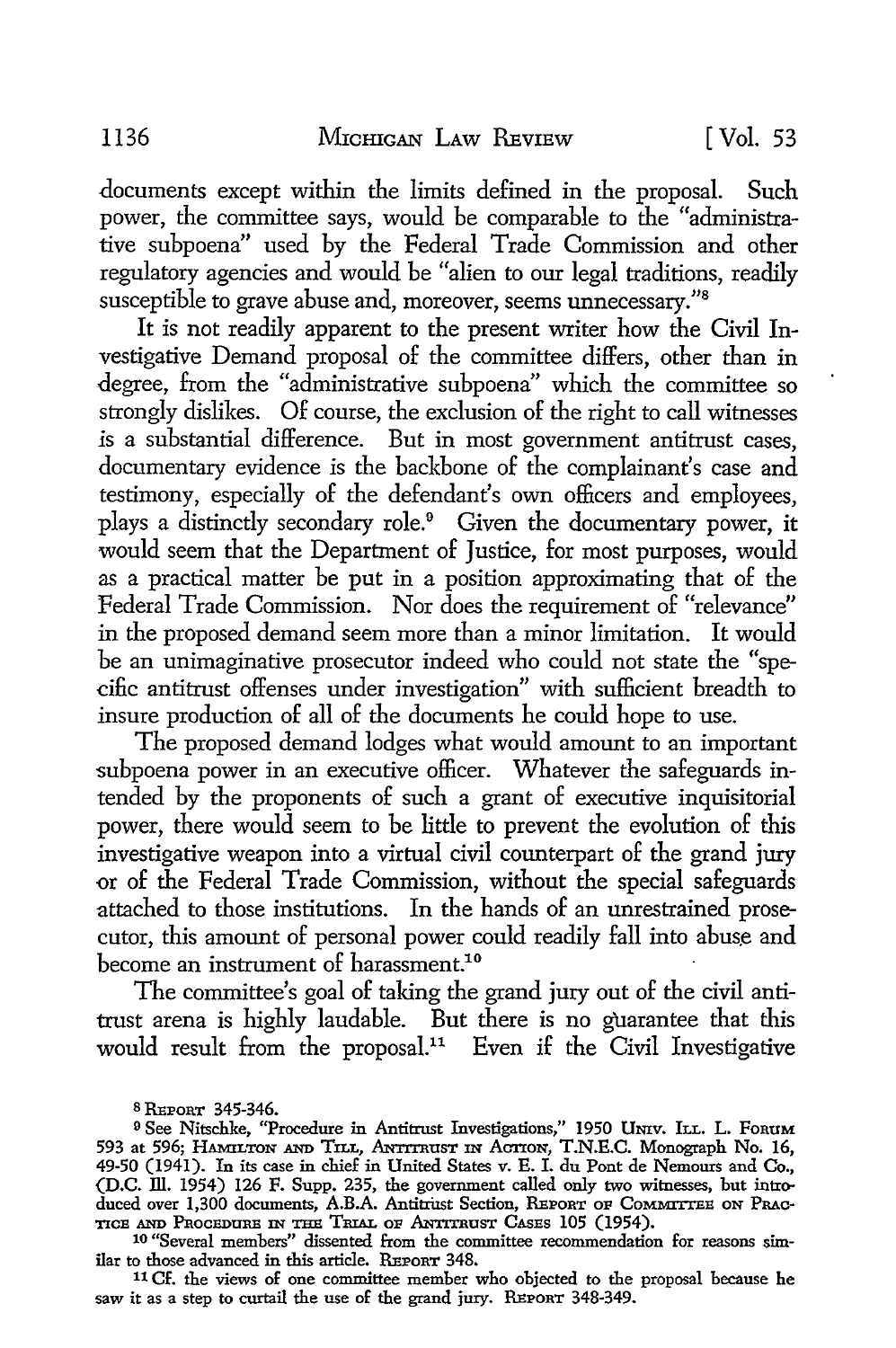Demand were not in itself an objectionable extension of power, there is little assurance that its existence would "end the necessity for utilizing the grand jury process in civil antitrust investigations."12 Although the attorney general might perhaps feel under some moral obligation to avoid the use of the grand jury in a clear case, he may reasonably be uncertain at the beginning of the investigation as to whether the ultimate proceeding should be civil or criminal or both.<sup>13</sup> And in any -case, it would not appear to be sound technique to let the execution of legislative intent depend upon a moral obligation not written into the law at all. The proposal does not insure correction of the evil which it seeks to correct. Instead it launches a new and unduly extensive addition to the already great investigative powers of the department.

The grand jury has undoubtedly been misused in the past. But it would be better to correct such misuse by legislation directly dealing with the problem. This proposal does not do that. Nor is it, on the other hand, vitally needed by the department. On balance, therefore, it would seem preferable to defer the creation of this extraordinary subpoena power in an executive officer at least until less drastic possibilities have been exhausted.

## 2. *The Decision to Proceed*

The *Report* observes that "the burdens of antitrust proceedings on all parties are generally so severe that litigation should be contemplated. only after investigation discloses a probable offense and in a civil case, only if the Department, after evaluation of all probable defenses, is convinced that effective relief is obtainable."<sup>14</sup>

12 REPORT 347.

14 REPORT 349. The record of government victories in antitrust cases in the past has been sufficiently spotty to suggest that the "probable offense" standard suggested by the committee has not always been observed. For figures, see HAMILTON AND TILL, ANTI-TRUST IN ACTION, T.N.E.C. Monograph No. 16, Appx. A-F (1941). Cf. the recent report of Assistant Attorney General Barnes: In the fiscal year 1954, the Antitrust Division brought to a close 48 civil and 18 criminal actions. 32 of the civil cases were disposed of by consent decree. Of the 12 which were litigated, the government won six and lost six. Four civil complaints were apparently dismissed by the government during the year. Of the 18 criminal cases closed, 17 were disposed of by *nolo contendere* or guilty pleas. Barnes, Address, A.B.A. Antitrust Section Proceedings, Aug. 18-19, 1954, 22.

<sup>13</sup> See, e.g., the statement of government counsel in the "soap" case, United States v. Procter & Gamble Co., 14 F.R.D. 230 at 233 (1953). According to the court, counsel stated that the grand jury was employed to secure "determination as to what action should be taken to enforce those laws through criminal proceedings, civil proceedings, or both." For discussion from the point of view of a government attorney, see Hollabaugh, ''Development of an Antitrust Case," A.B.A. Antitrust Section Proceedings, April 1-2, 1954, p. 14 at 19-22.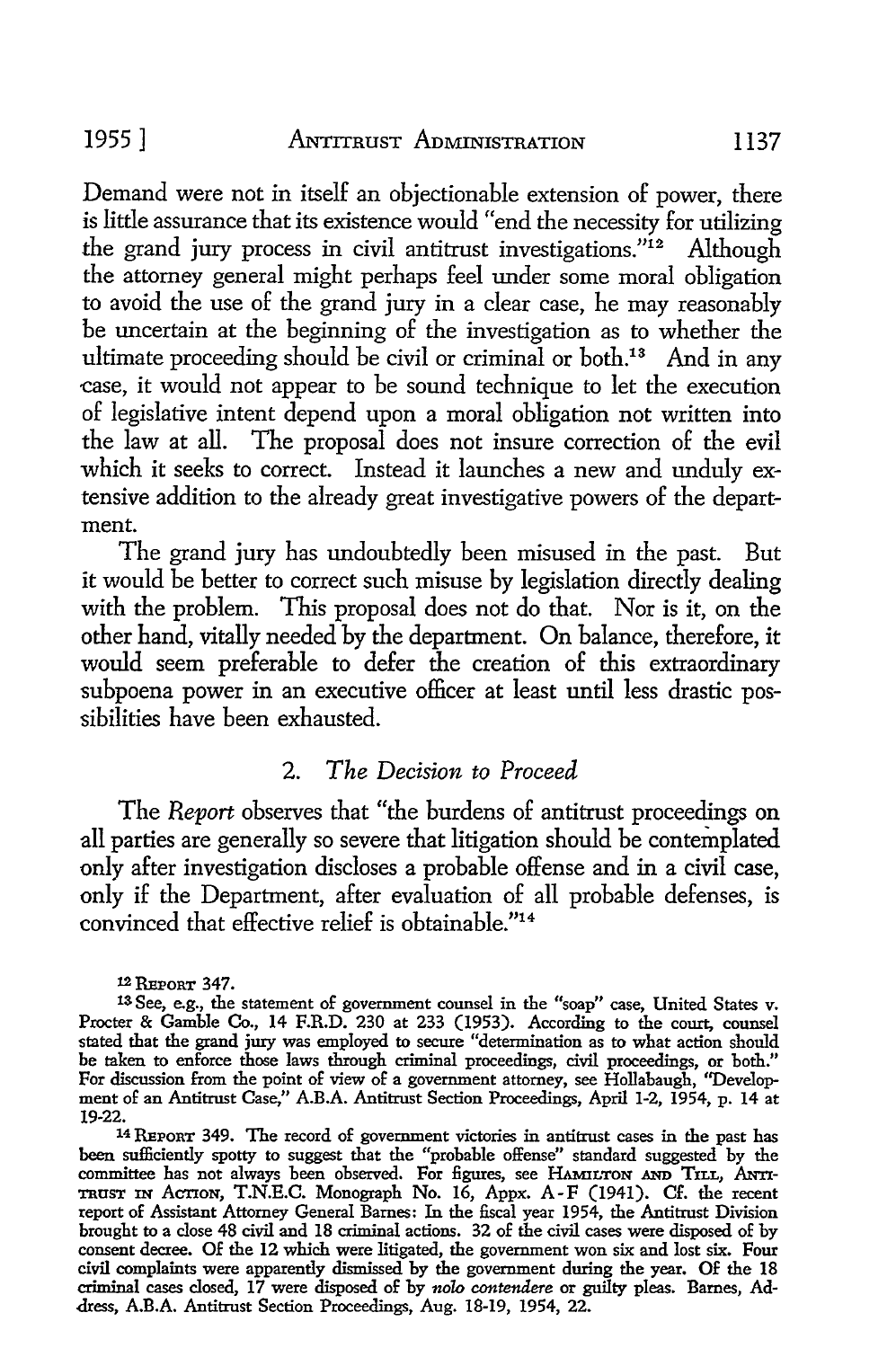The *Report* then discusses standards that should be applied by the department in determining whether to institute criminal or civil proceedings or both.

*Criminal Proceedings.* The Sherman Act is basically cast in the form of a criminal statute. Whether or not this was in keeping with the kinds of violation in the contemplation of the draftsmen of 1890, the steadily increasing economic emphasis of the act has rendered the criminal prosecution less and less appropriate. Yet despite a steady trend away from business conduct of the kind which could reasonably be dubbed "criminal" in any realistic sense, the popularity of the criminal antitrust prosecution has continued unabated. From 1890 to date roughly half of all antitrust actions instituted by the Department of Justice have been criminal prosecutions.15

The committee might well have recommended the outright abolition of the criminal prosecution as an outmoded device for modern business regulation.<sup>16</sup> But the *Report* avoids any direct discussion of this problem, and only urges restraint in the use of the criminal prosecution. The great difficulty often confronting a businessman who attempts to determine in advance whether his projected actions will run afoul of the Sherman Act is properly stressed. And the recommendation is made that "criminal process should be used only where the law is clear and the facts reveal a flagrant offense and plain intent unreasonably to restrain trade."<sup>17</sup>

The committee's appeal to enforcement authorities to exercise a reasoned discretion in the use of the power of criminal prosecution is certainly sound. This sort of executive restraint has not always been in evidence. Far too many indictments have been returned in areas where the law was unsettled or where the economic complexities of the

15 See Cahill, ''Must We Brand American Business by Indictment as Criminal?" A.B.A. Antitrust Section Proceedings, Sept. 17-18, 1952, 26 at 58. Slightly more than half of the cases instituted under the present administration since March 1953 have been criminal cases. See summaries in CCH TRADE REG. REP., 10th ed., 166,070 et seq.

16 See Cahill, supra, note 15. Cf. HAMILTON AND TILL, ANTITRUST IN ACTION, T.N.E.C. Monograph No. 16 (1941) p. 81: "Yet, as the matter stands today, the criminal action is the law's most effective sanction." See also Berge, "Remedies Available to the Government under the Sherman Act," 7 I.Aw AND CoNTEM. Pnon. 104 (1940). On the trial of criminal antitrust cases, see Duncan, "The 'Big Case'-When Tried Criminally," 4 WEsT. REs. L. REv. 99 (1953).

17 REPORT 349. Two members recommended that the law be amended "so as to make criminal only acts of clear, certain and predatory violations of the law, and that the balance be left to civil relief, governmental and private." REPORT 353. The committee rejected this proposal as "impracticable." REPORT 351.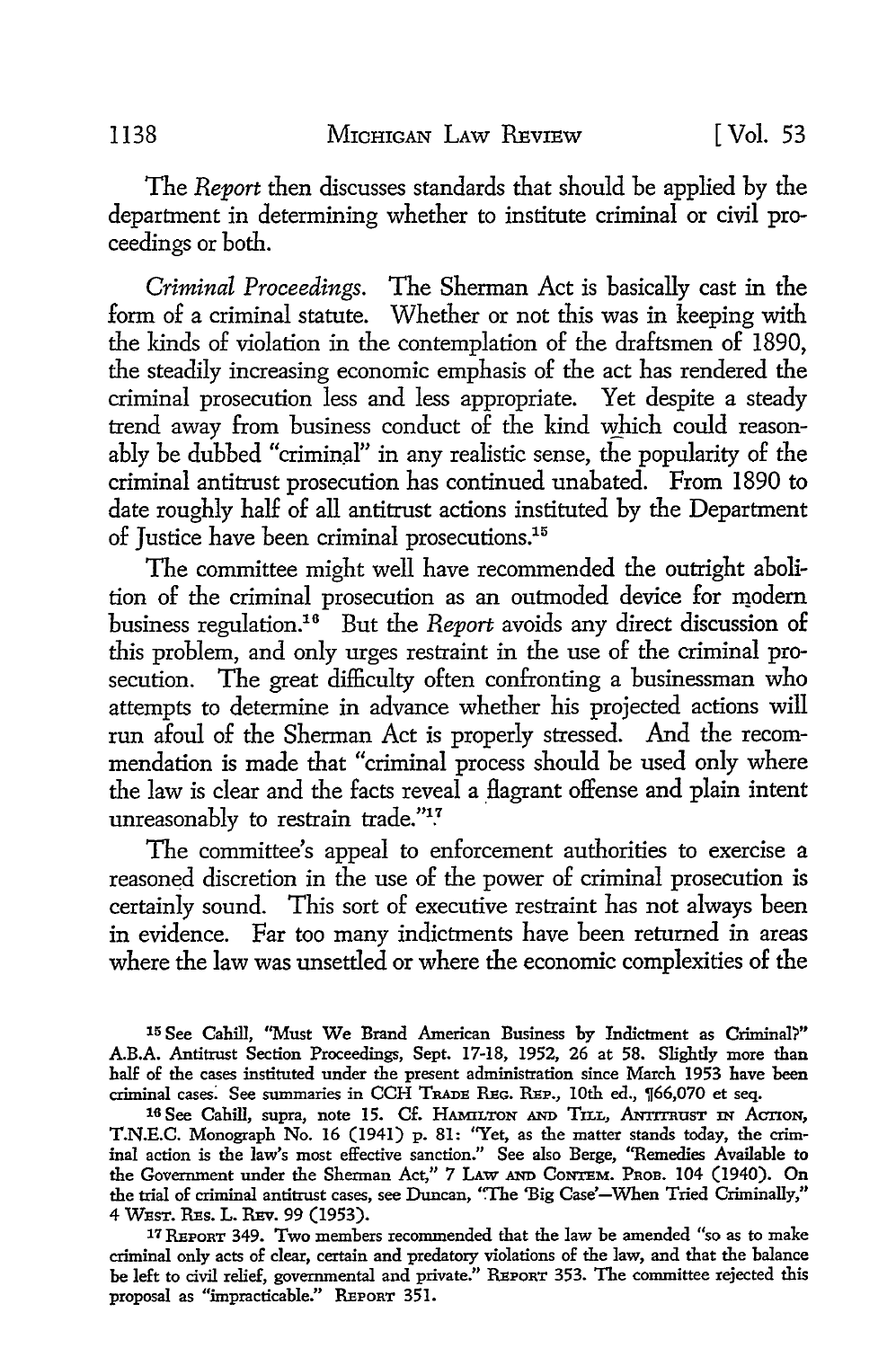case were such that trial in the atmosphere of a criminal indictment was highly improper.<sup>18</sup> The *Report* specifies several such examples of abuse of the criminal process.<sup>19</sup>

The *Report* quotes and generally endorses a statement of policy made to the committee by the present assistant attorney general in charge of the Antitrust Division stating that criminal prosecutions are now limited to (1) price fixing, (2) cases of specific intent to restrain trade or monopolize,  $(3)$  boycotts or other predatory practices, and  $(4)$ cases involving a second offense. The statement adds, however, that "the Division feels free to seek an indictment in any case where a prospective defendant has knowledge that practices similar to those in which he is engaging have been held to be in violation of the Sherman Act in a prior civil suit against other persons."<sup>20</sup>

Apart from the rather ambiguous significance of the last-quoted sentence and the committee's caveat that "a second offense need not warrant indictment," this statement of policy, if adhered to, should lay the groundwork for a substantial administrative limitation upon future criminal proceedings.

One additional word of caution not made by the committee seems warranted. Even where the law and the facts are such as to justify indictment of a corporation, the criminal process should be used most sparingly against its executives and employees. The harm that indictment brings to the individual may be irremediable even by subsequent dismissal or acquittal.<sup>21</sup> Good conscience should place the prosecutor under the strongest moral sanction to avoid planting the stigma of indictment upon the individual unless his participation in the violation has been clear, substantial and intentional.<sup>22</sup>

In past years, the department has sometimes seemed more interested in the indictment of large numbers of individual defendants than in

18 From 1890 to 1951, the government won only a little more than half of the criminal antitrust cases which actually went to trial. Duncan, "The 'Big Case'-When Tried Criminally," 4 WEST. RES. L. REV. 99 at 100 (1953). This record strongly suggests that the use of criminal process in many of these cases was improper. It is true that a high percentage of the criminal cases never go to trial but end in *nolo rontendere* pleas; but a good many of the latter pleas have doubtless been made by defendants who might well have won on trial but could not stand the enormous expense of a contest, Duncan, supra, at 108.

19 REPORT 351.

20 REPORT 350.

21 See Cahill, "Must We Brand American Business By Indictment As Criminal'?" A.B.A. Antitrust Section Proceedings, Sept. 17-18, 1952, p. 26.

22 Section 14 of the Clayton Act states that a criminal violation by a corporation "shall be deemed to be also that of the individual directors, officers, or agents of such corpora· tion who shall have authorized, ordered, or done any of the acts constituting in whole or in part such violation •••• " 38 Stat. L. 736 (1914) 15 U.S.C. (1952) §24.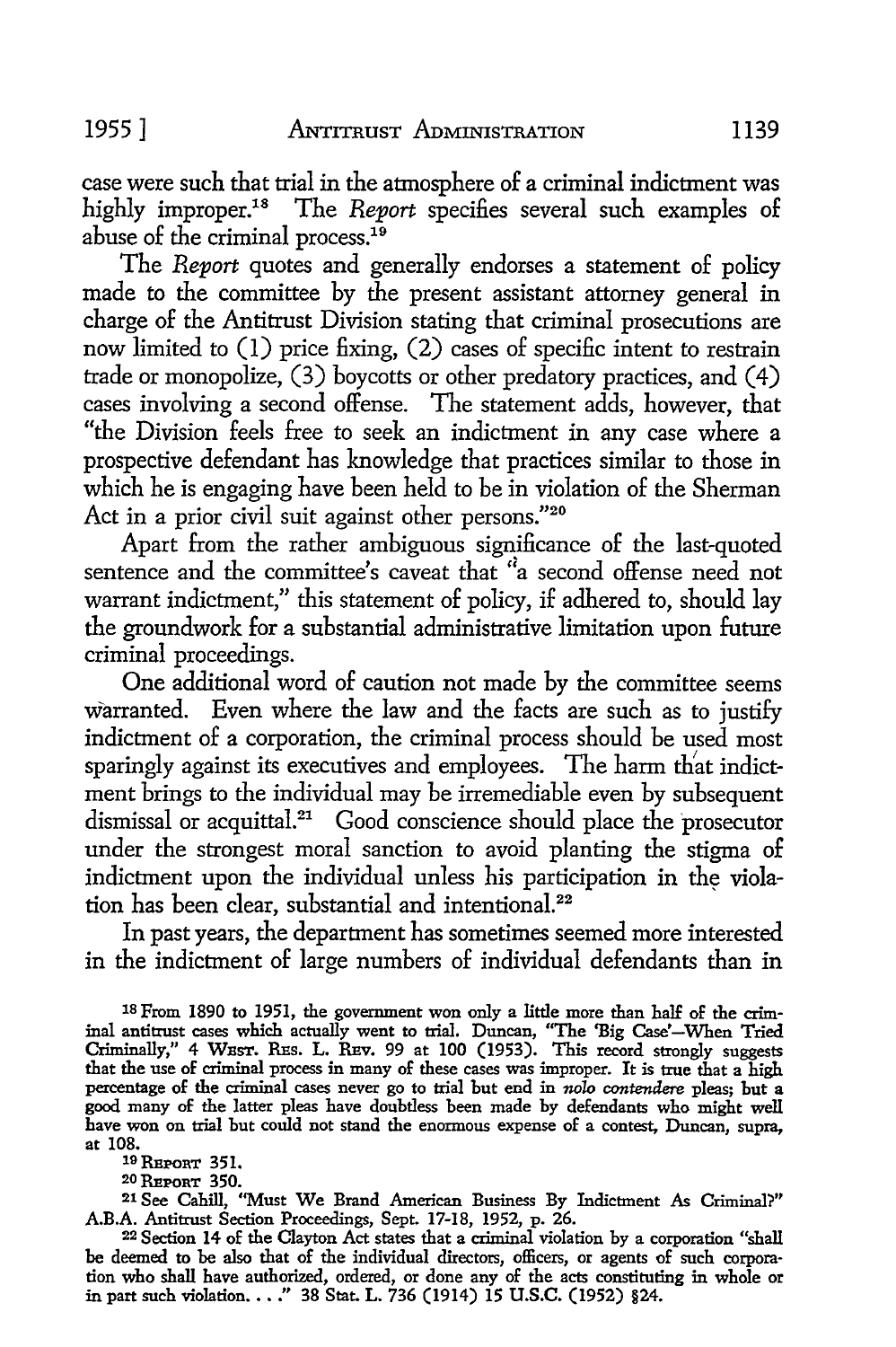their conviction. Sweeping criminal charges have been leveled at many more individuals than the department could possibly have hoped to convict under even the most favorable circumstances. In the *Madi*son Oil case,<sup>23</sup> for example, a total of fifty-six individuals were indicted. Only five were ultimately held properly convicted, with ten others pleading *nolo contendere.* In another case, the indictment alleged violations in connection with the activities of a commodity exchange in upstate New York.<sup>24</sup> Some of the indicted individuals had not been members of the Exchange, were not employees of any corporation that was a member, and as it subsequently developed, had been indicted merely because their names had been entered in an Exchange minute book as social visitors! These individuals were ultimately noll prossed, but not until they had incurred the expense of employing counsel and had suffered the embarrassment of newspaper publicity.

In other cases, important nationally known executives have been -indicted and later acquitted or dismissed because there was little or no evidence of their personal knowledge of or responsibility for the violative corporate conduct.25 Experience indicates that it is very rare that more than a relatively few executives of a large corporation are ever sufficiently closely identified with offending corporate acts to warrant their individual indictment, and it should be the policy of the Antitrust Division to be even more careful in selecting individuals for indictment than in determining in the first instance whether the facts warrant indictment at all.<sup>26</sup>

*Criminal and Civil Remedies.* For criminal proceedings, the committee majority recommend an increase of the present maximum fine under the Sherman Act from \$5,000 to \$10,000.<sup>27</sup> A minority rec-

2s United States v. Socony-Vacuum Oil Co., 310 U.S. 150, 60 S.Ct. 8ll (1940).

24United States v. Kraft Cheese Co., (D.C. N.Y. 1942) Case No. 641, CCH, FED- $_{\tt ERAL}$  ANTITRUST LAWS: 55 individuals, 3 corporations and 1 trade associaton were indicted. The indictment was noll prossed as to all hut 4 defendants, who pleaded *nolo contendere.* 

25 See, for example, United States v. General Motors Corp., (7th Cir. 1941) 121 F. (2d) 376: 4 corporations and 19 individuals were indicted; the corporations were held, hut all of the individuals were acquitted or dismissed. In United States v. St. Louis Dairy Co., (D.C. Mo. 1948) 79 F. Supp. 12; Case 918, CCH, THE FEDERAL ANTITRUST LAWS, two companies and six individuals were indicted; the companies were found guilty, hut the individuals were all acquitted. See also summary of criminal cases in Duncan, "The 'Big Case'-When Tried Criminally," 4 WEsT. REs. L. REv. 99 at 116-121 (1953).

26 In the past few years, the policy of the Antitrust Division has apparently become more careful in this respect. For example, in the recent case of United States v. Kansas City Star Co., (D.C. Mo. 1955) CCH Trade Reg. Reg., 10th ed., 166,062, 166,162, one corporation and only two individuals were indicted; even so, one of the individuals was later dismissed.

27 REPORT 352.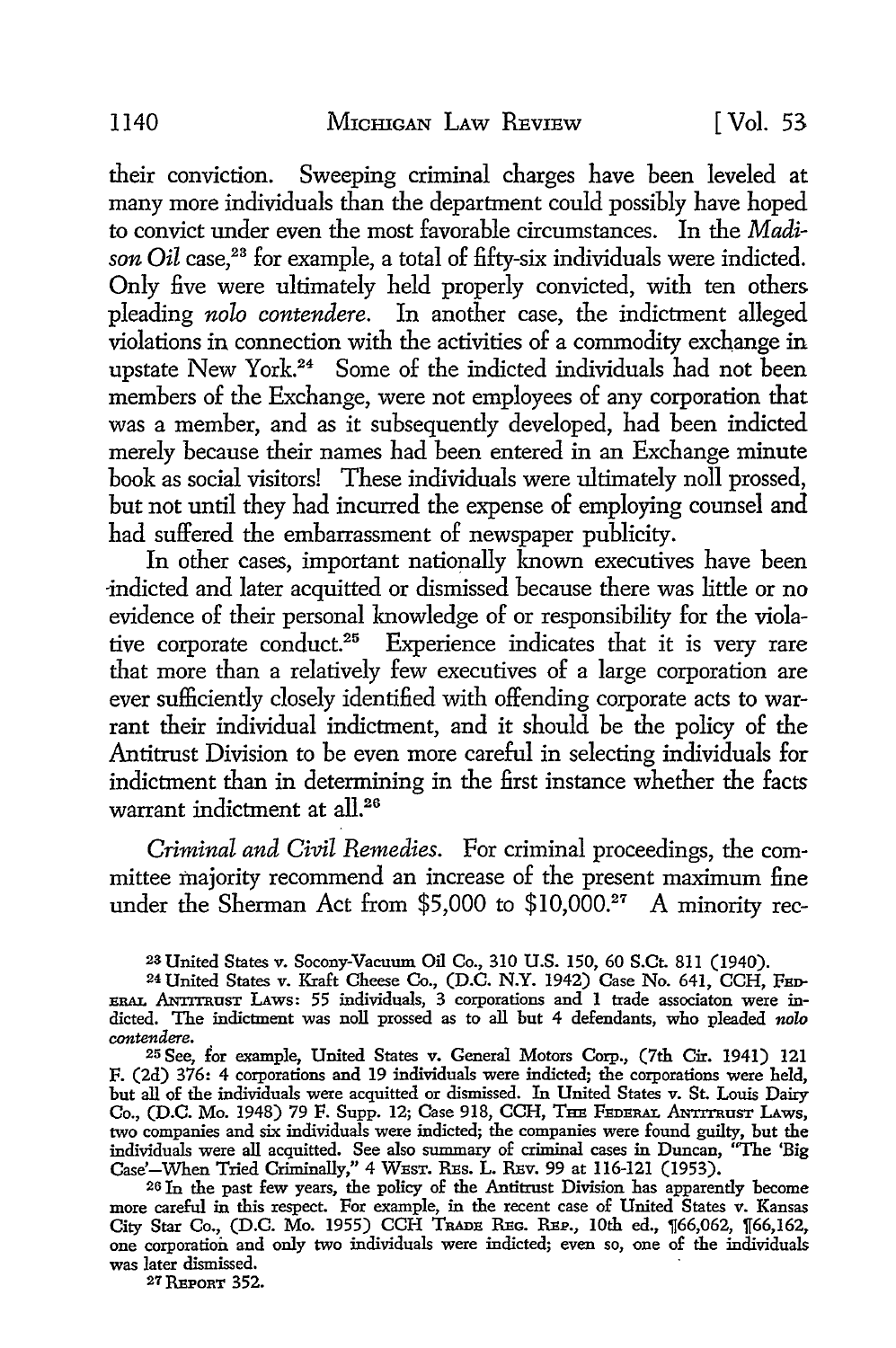ommend an increase to \$50,000, the amount proposed by Attorney General Brownell and embodied in a bill now pending in Congress.<sup>28</sup>

While a fine of \$5,000 may be of no moment to a large corporation. it may be a heavy penalty for an individual executive or employee. particularly since it is not a deductible expense for federal income tax purposes.<sup>29</sup> Any dollar ceiling in excess of the present maximum could work a grave injustice in the latter case while it would not constitute a significant difference in the former. Therefore, it is somewhat doubtful whether any increase in the criminal fine is really called for. Also it is the fact of indictment and conviction that frequently constitutes the real penalty.<sup>30</sup> Further, the evidence of recent judicial attitudes suggests that there is no need for an increase. The *Report* points out that the average fine actually imposed by judges in all cases in the past eight years has been only \$2,600, there being numerous fines of only \$500 or less. As stated earlier in this article, the criminal prosecution as a means of business regulation should be de-emphasized; a radical increase in the criminal penalty might have the opposite effect. Under the circumstances, the committee's- rec-<sup>2</sup> ommendation is entirely adequate.<sup>31</sup>

The only civil remedies discussed are the most drastic onesdivorcement, dissolution and divestiture.<sup>32</sup> The committee points out that in only twenty-four litigated cases throughout the 65-year history of the Sherman Act have the courts entered decrees for these forms of relief, and as might be expected, twenty of those cases were merger or

28 H. R. 3659, 84th Cong., 1st sess. (1955), increasing the penalty to \$50,000, has passed the House at this writing and has been referred to the Senate Judiciary Committee, CCH TRADB REc. REP., No. 19, April 7, 1955, p. 3. President Eisenhower's Economic Report to the 84th Congress recommended that the maximum fine be raised "substantially." Attorney General Brownell in letters to the Senate and House asked for an increase to \$50,000, stating that the deterrent effect of the present maximum \$5,000 fine against a large corporation is "almost negligible except for the stigma of conviction." CCH TRADB REc. REP., No. 13, Jan. 27, 1955, p. 2.

29 Burroughs Bldg. Material Co. v. Commissioner of Internal Revenue, (2d Cir. 1931) 47 F. (2d) 178; Great Northern Ry. Co. v. Commissioner of Internal Revenue, (8th Cir. 1930) 40 F. (2d) 372.

 $30$  The majority observed that ". . . . the deterrent effect on a respected businessman of any criminal indictment cannot be ignored." REPORT 352. At another point, two members pointed out: "The stigma of indictment tends to be the real punishment." REPORT 353, quoting Former Assistant Attorney General Wendell Berge.

 $31$  It should be noted that \$5,000 is not always the maximum penalty assessable against a given defendant. In American Tobacco Co. v. United States, 328 U.S. 781, 66 S.Ct. 1125 (1946), the Court upheld fines of \$15,000 imposed on each defendant under separate counts of conspiracy in restraint of trade, monopolizing, and conspiracy to monopolize; the three counts all rested on the same facts; total fines in the case were \$255,000.

32 See also the discussion of remedies in the Patent section of the REPORT, pp. 255- 259.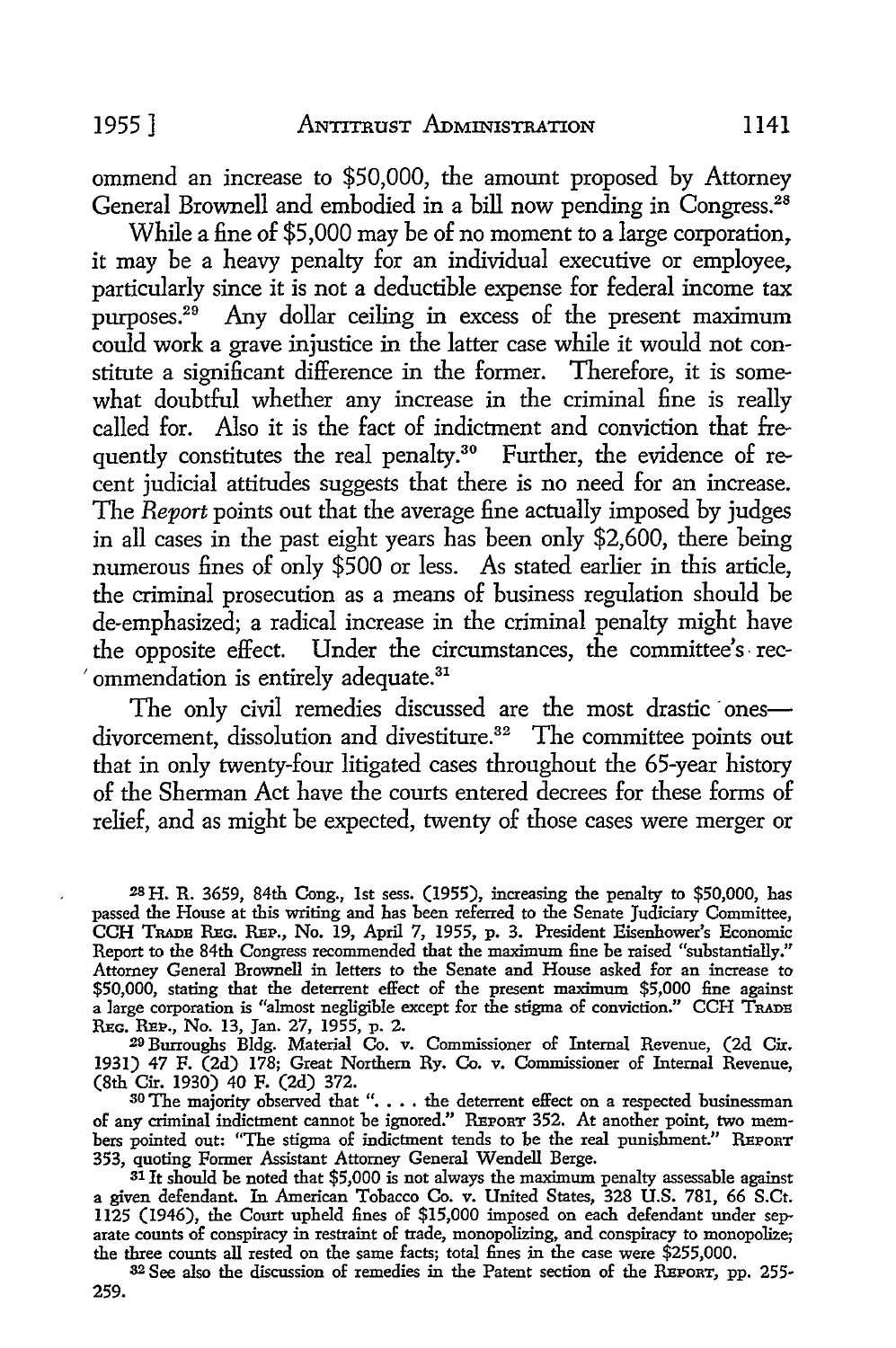close-knit combination cases.33 The *Report* quotes from the recent *Timken* case that since "divestiture is a remedy to restore competition and not to punish those who restrain trade, it is not to be used indiscriminately, without regard to the type of violation or whether other effective methods, less harsh, are available."34

This "judicial restraint" is firmly approved by the committee, and with good reason. Surgery, whether medical or antitrust, is inherently a remedy of last resort. The risks attending it, the difficulty of its execution and the shock which it inevitably brings all require that it be used with the utmost caution. All other less drastic methods of competitive restoration must be first considered. The committee urges the Antitrust Division to seek these remedies only if the tests of clear necessity, practicability and basic fairness are met. And the division is advised to consider the effects of a possible resultant disruption upon the industry involved, its markets and the public needs in time of peace and war. It is emphasized that such an appraisal "seems a prime responsibility of any antitrust enforcement agency."

A few members attack the Supreme Court's *Timken* opinion for its "solicitude" for the "right of amalgamation"<sup>35</sup> and label the maiority as "even hostile to the breaking up of monopolies when they have been proved illegal."36 There would seem to be no basis whatever for this characterization of the *Report.* In the very few cases in which an outright illegal monopoly has been found to exist, the courts have taken the necessary steps, and the *Report* does not suggest that anything different should have been done.<sup>37</sup>

33 REPORT 354. On these remedies generally, see Oppenheim, "Divestiture as a Rem• edy Under the Federal Antitrust Laws-Economic Background,'' 19 GEo. WASH. L. REv. 119 (1950); Timberg, "Justifications for Divestitute,'' id. at 132; Van Cise, "Limitations on Divestiture," id. at 147. Brown, ''Injunctions and Divestiture,'' A.B.A. Antitrust Section Proceedings, Aug. 18-19, 1954, 129 at 138. Cf. Adams, "Dissolution, Divorcement, Divestiture: the Pyrrhic Victories of Antitrust," 27 IND. L. J. 1 (1951).

34 Timken Roller Bearing Co. v. United States, 341 U.S. 593 at 603, 71 S.Ct. 971 (1951).

<sup>35</sup>The implication of the dissent seems to be that the committee approved the refusal of the Court to order divestiture in the Timken case. The committee approved the general language quoted above in the text, but at another place in the *Report* the committee states that the "obvious remedy should have been dissolution" in the Timken case. REPORT 36. See Adelman, "General Comment on the Schwartz Dissent," I ANTITRUST BULLE-TIN 71 at 77 (1955).

36REPORT 357.

37 See REPORT 354. And see the discussion of §2 of the Sherman Act in the REPORT, p. 43 et seq.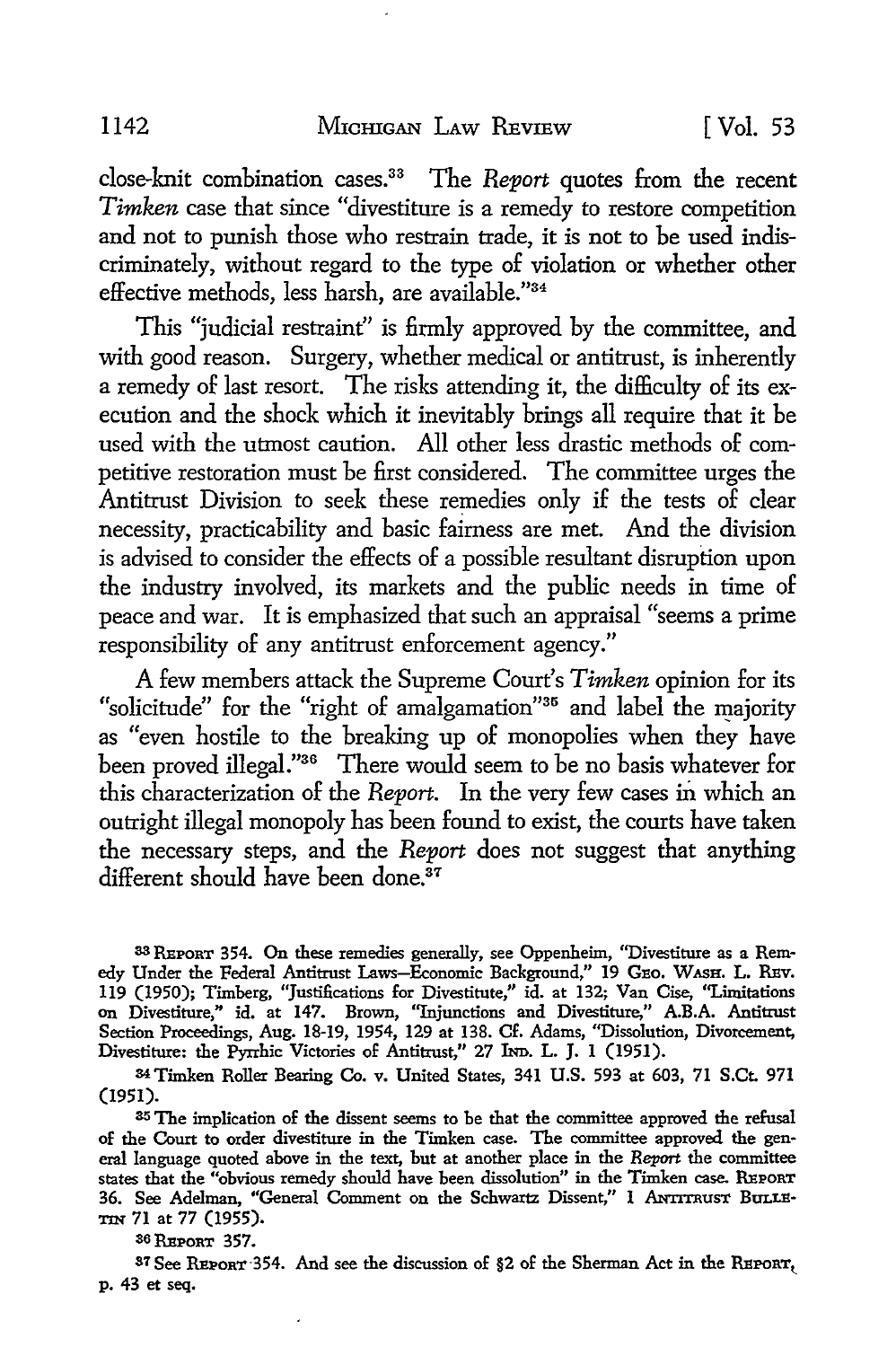#### 1955 ] ANTITRUST ADMINISTRATION 1143

## 3. *Consent Settlement Procedures*

Settlement is a much-desired goal in any kind of litigation. In antitrust it is of unusual importance. To the government it means greater economy and broader enforcement, and to the defendants it may mean an opportunity to avoid a protracted expensive trial attended by unfavorable publicity and potentially to be followed by treble damage litigation.38 The *Report* notes that from 1935 to date 72 percent of the civil actions brought by the government were terminated by consent, emphasizes the need for workable procedures, and recommends several methods for their improvement.

The *Report* endorses the use of negotiations in advance of filing of a complaint. The Antitrust Division has recently experimented with this approach and the present head of the division has stated that by this method he hopes to "promote Hexibility and ease compromise in the process of decree negotiation."39 A complaint may harden the controversy and deter settlement. And time and money may be consumed in trial preparation and preliminary court proceedings before settlement is reached. The new procedure is a good one and deserves support.

The committee criticizes the established practice of the department in requiring defendants to submit the initial draft of a consent decree in settlement negotiations and recommends that the department revise this practice in the future by submitting an initial draft "in response to a good faith request by defendants." The reason for the present policy apparently stems from the fear of the department that it will be accused of threatening or starting litigation to force a settlement. Perhaps it has accordingly been thought that the initial step in formalizing negotiations by submitting a draft decree must be taken by the defendants. 40 But as long as criminal proceedings are not used to coerce civil settlements, the department would be above criticism in submitting the initial draft as recommended by the committee. The committee's

The dissenting members recommend the creation of a new agency to be called the "Federal Free Enterprise Commission" to be granted some very great powers and to take some powers from the Federal Trade Commission and the attorney general. This suggestion would merely further complicate the already somewhat anomalous situation of two existing enforcement agencies and was rightly not approved by a majority of the committee.

38 See Barnes, "Settlement by Consent Judgment,'' AB.A. Antitrust Section Proceedings, April 1-2, 1954, p. 8; Horsky, "Settlement," id. Aug. 18-19, 1954, p. 102.

<sup>39</sup>Barnes, supra note 38, at 12.

40 See Berge, ''Remedies Available to the Government Under the Sherman Act,'' 7 LAW AND CONTEM. PROB. 104 at 108 (1940).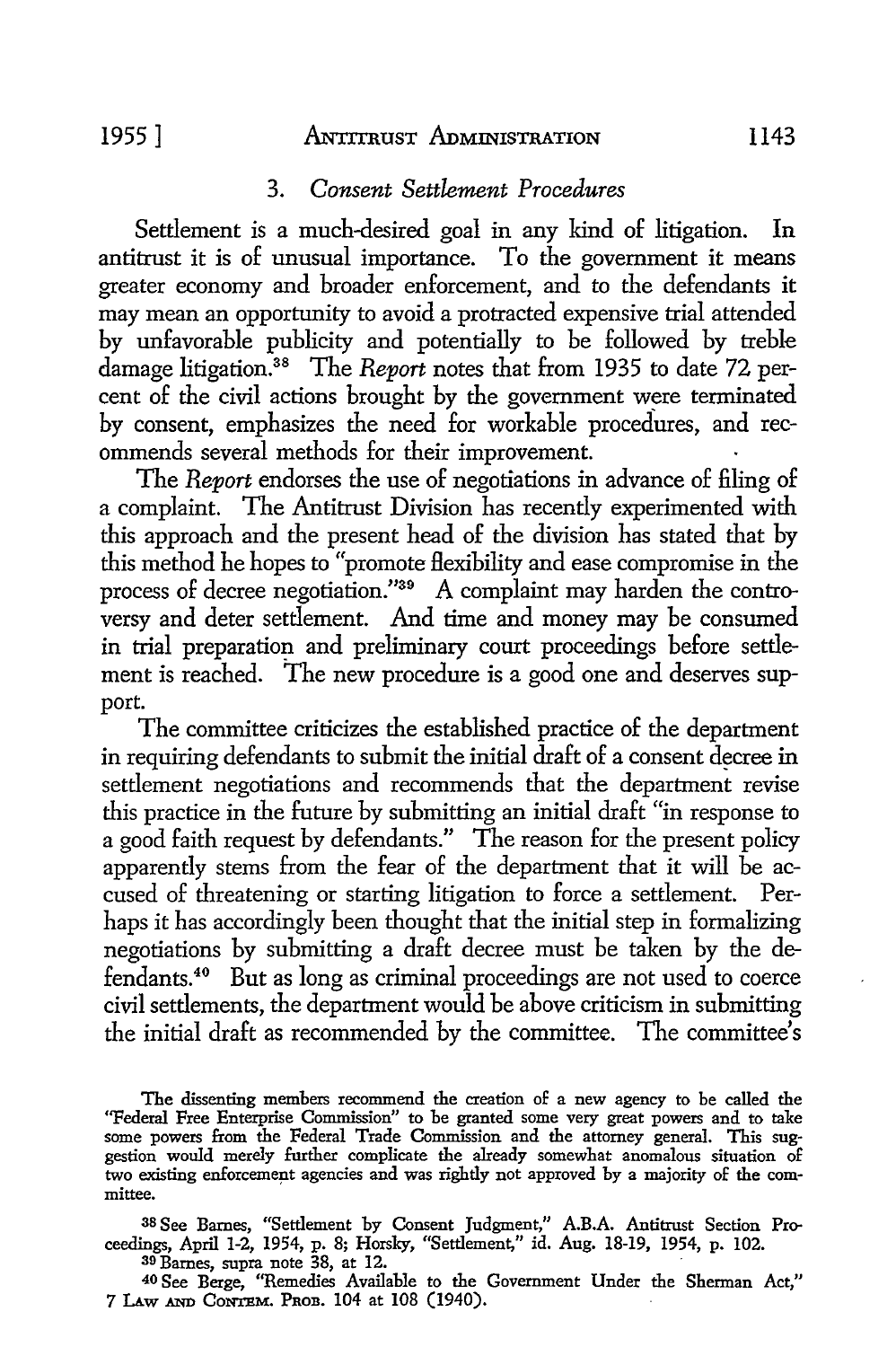#### 1144 MICHIGAN LAW REVIEW [Vol. 53

proposal if adopted would avoid guesswork by the defendants as to what the department is really interested in, and would shorten negotiations and decrease expense. It should be adopted.

#### 4. *Trial*

The *Report* deals only briefly with four general issues concerning the conduct of trials. It' recommends (I) that one judge should be assigned throughout a given case for all purposes; (2) that the issues to be tried be defined with as great particularity as possible before trial with the use of pre-trial conferences, motions for more definite statement, interrogatories calling for statement of the issues and pre-trial statement of the issues as a prelude to extensive use of discovery; (3) that the *Oregon State Medical Society* opinion<sup>41</sup> be the guide in limiting the proof of events long since past; and (4) that certain types of issues be segregated and tried separately in the interest of efficiency.

These and many other trial problems are more fully treated in the Judicial Conference *Report on Procedure in Anti-Trust and Other*  Protracted Cases<sup>42</sup> and in the report of the American Bar Association Anti-Trust Section Committee on *Practice and Procedure in the Trial of Anti-Trust* Cases.<sup>43</sup>The suggested assignment of one judge to a given case for all purposes would seem to be elementary good sense in these complex cases and it is standard practice in many districts. The full use of devices in advance of trial to particularize the issues, if fairly done, may help considerably in reducing time and expense and in facilitating a wise decision. And the segregation of certain issues for separate trial is sound procedure.<sup>44</sup>

The treatment which the *Report* gives to the problem of limiting the period of time prior to the filing of the complaint as to which proof may be made, however, would seem to deserve special comment here. The committee recommends that in all civil proceedings, including treble damage suits, the *Oregon State Medical Society* opinion "should be the guide where the proof offered by either party reaches back more than a reasonable number of years."45 There follows the statement

41 United States v. Oregon State Medical Society, 343 U.S. 326, 72 S.Ct. 690 (1952). <sup>42</sup>13 F.R.D. 62 (1951).

43 REPORT OF THE COMMITTEE ON PRACTICE AND PROCEDURE IN THE TRIAL OF ANTITRUST CASES OF THE SECTION OF ANTITRUST LAW OF THE AMERICAN BAR ASSOCIA-TION (1954). See generally the bibliography at pp. 58-60 of that report.

44 On pre-trial problems, see Chadwell, "Pre-Trial," A.B.A.. Antitrust Section Proceedings, Aug. 18-19, 1954, p. 52. On trial problems, see Day, "Trial,'' A.B.A. Antitrust Section Proceedings, Aug. 18-19, 1954, p. 65.

45 REPORT 364. The *Report* recommends that its guides be used also in criminal proceedings, where appropriate.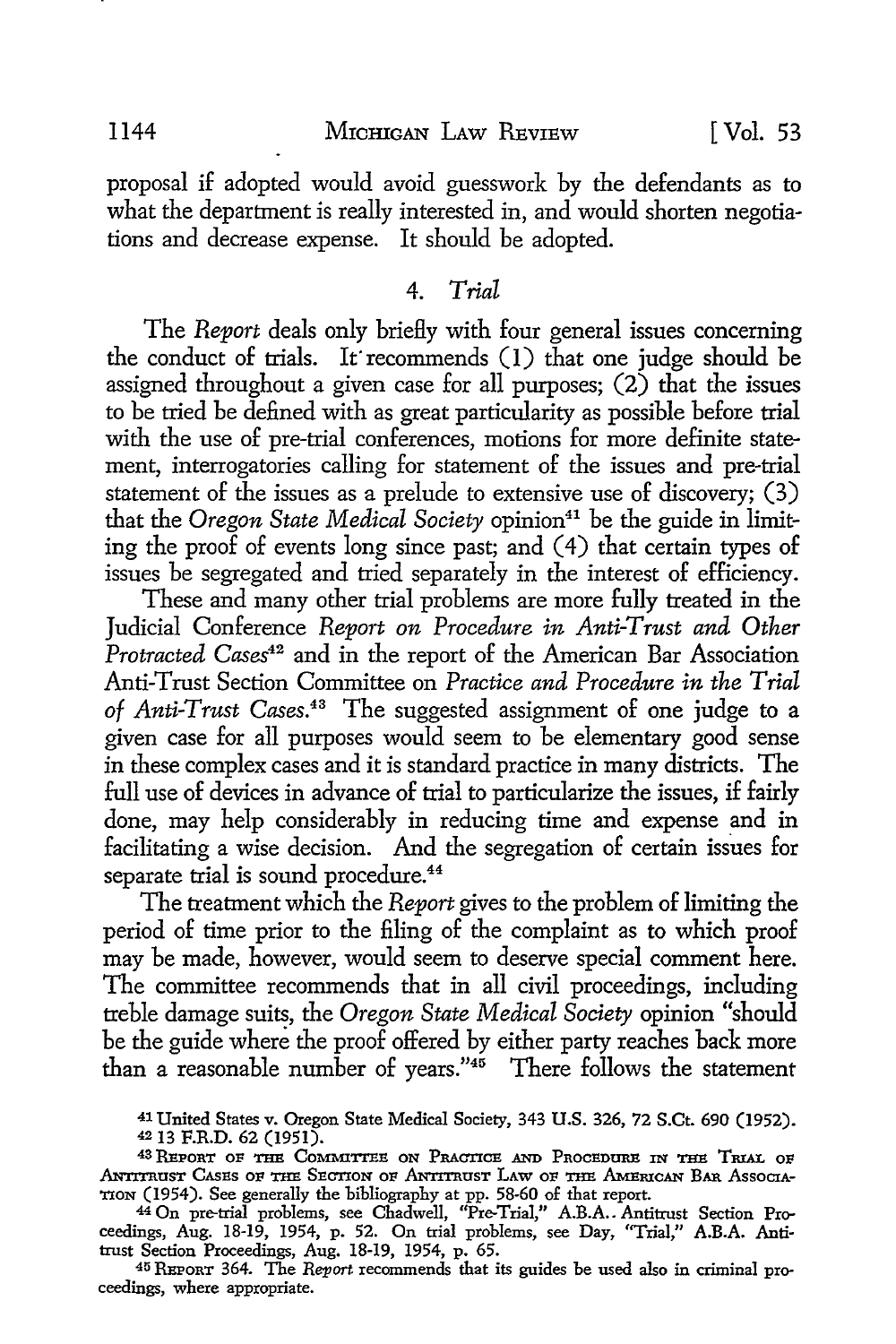that "if that case's teaching is not followed by trial counsel, the court should by pretrial order limit the proof" in accordance with certain guides set forth in the *Report,* and that "in appropriate cases, a pretrial order should fix a cut-off date for proof."

*The Oregon State Medical Society decision is certainly authority* that "archeology" and "ancient history" should be cut to the bone. $46$ But the opinion itself offers little or no "guide" for procedure in future cases. The proof of past misdeeds of the defendants from 1936 to 1941 was in the record in that case and the proofs were closed before the court rejected this old evidence as irrelevant to the claim for present injunctive relief. Thus the expense and time involved in defending against stale evidence had been incurred, and the potentiality of confusion of the legitimate issues to the prejudice of the defense was already serious. It will be impossible to know in advance of trial whether counsel will follow the "teaching" of this case. But if a meanjngful limitation of proof is to be accomplished, as it certainly should be in many cases, procedures must be followed which will establish the principles of the limitation, and possibly an actual cut-off date, in advance of trial so that preparation may be made accordingly and the possibility of prejudice at the trial, particularly before a jury, may be avoided.

In this respect the *Report* is a weakened version of the recommendations of the Committee on Practice and Procedure of the American Bar Association,<sup>47</sup> both in its lack of clarity with respect to general procedure to be followed and in its failure forthrightly to call for establishment of a cut-off date wherever possible. It is to be hoped that the courts will bolster the *Report* of the Attorney General's Committee with the recommendations of the American Bar Association Committee. Pursuant to these latter recommendations, the period of inquiry should be defined and limited by the trial judge in conference *prior to trial.* The plaintiff should be required to present evidence tending to show a case of *present* violations of law, at least within a period of five or six years prior to the filing of the complaint before being permitted to introduce evidence of an earlier period as to origins or background of the conspiracy. And when the circumstances permit, the court should establish a strict cut-off date, forbidding introduction

46 United States v. Oregon State Medical Society, 343 U.S. 326, 72 S.Ct. 690 (1952), noted in 38 A.B.A.J. 764 (1952), 66 Hanv. L. REv. 89 at 139 (1952). The government introduced evidence of conspiratorial activity from 1936 to 1941; abandonment of the activity after 1941 was shown; the lower court refused to attach significance to the earlier misconduct in light of the abandonment, and the Supreme Court upheld this ruling.

47 See note 43 supra.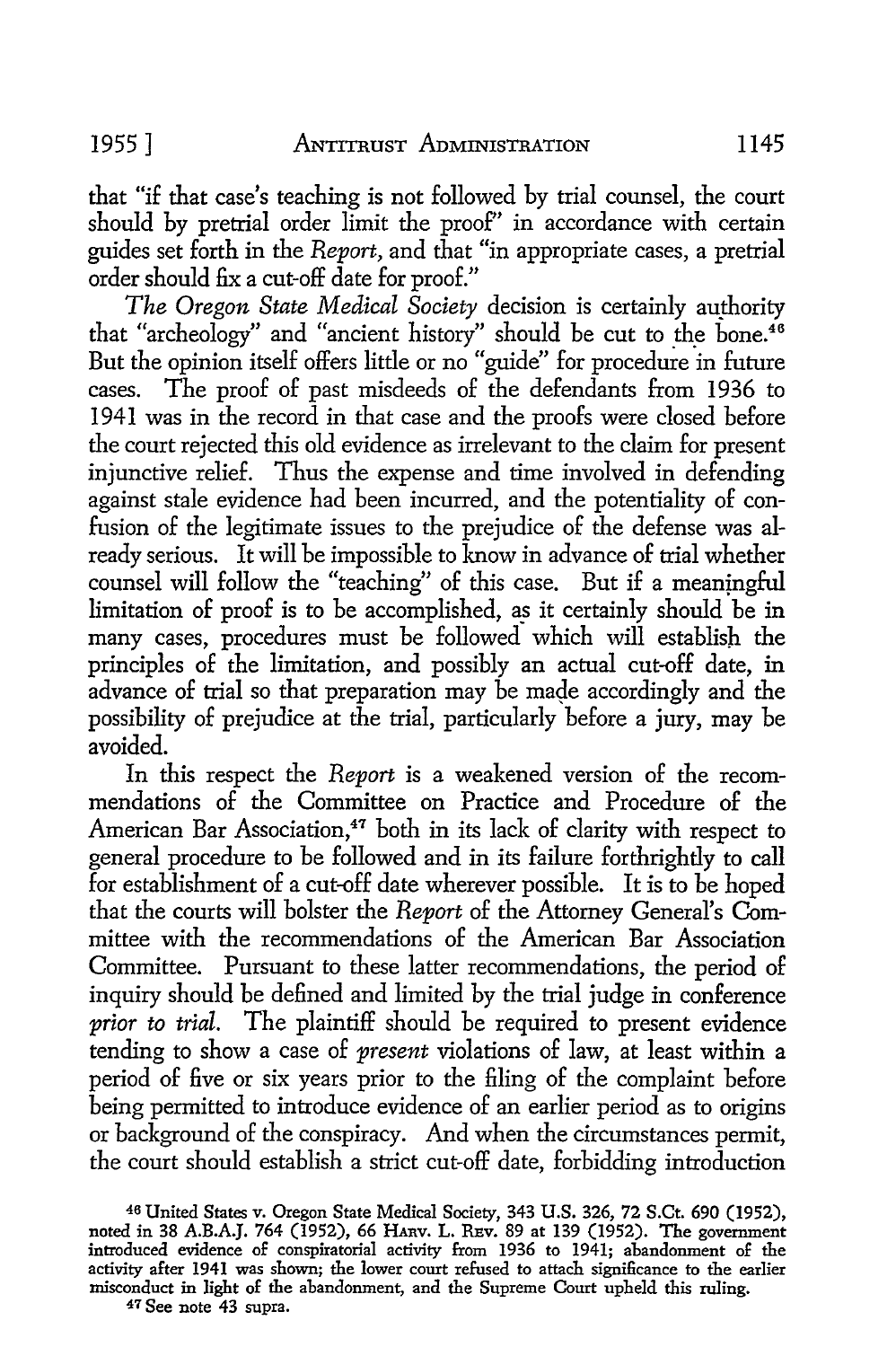of any evidence of activities of defendants prior to that date.48 Anything less than these procedures will provide little insurance against the continuation of the wasteful prejudicial practice of seeking future relief upon the basis of ancient and long-since abandoned corporate mistakes. 49

## 5. Compliance With and Modification of Antitrust Judgments

The committee urges the Department of Justice to conduct regular studies to determine whether its judgments "have been effective to restore competition," and suggests use of the Federal Trade Commission for this purpose.<sup>50</sup> The committee, apparently by unanimous agreement, also recommends that the department "should consent to judgment modification where the defendant can show that a change in circumstances makes its continuation unchanged incompatible with antitrust goals."51 A decree which outlives its usefulness and impairs legitimate competitive activity may be as harmful to the antitrust policy as the lack of enforcement of a needed decree. But it is pointed out that in the past the department has refused to agree to substantial modification of even the broadest decree provisions under any circumstances.<sup>52</sup>

The committee recommendation on modification is important. Injustice has existed in past procedures, and the department's reluctance to consent to modifications constitutes a deterrent to consent decree settlements. Lawyers negotiating consent decrees must contend with the justifiable fear that a decree once entered may rapidly acquire immortality irrespective of later changes in competitive conditions. This fear is frequently so substantial as to prevent settlement, whereas if fair consideration of future requests for modification could be assured, the settlement might be agreed to. The department need sacrifice none of its powers in carrying out the committee's recommendation. All that is required is a demonstration of a willingness to negotiate changes where antitrust goals will be promoted.

51 REPORT 366.

52 See, generally, Kilgore, "Antitrust Judgments and Their Enforcement,'' **A.B.A.**  Antitrust Section Proceedings, April 1-2, 1954, p. 102 at 124-127.

<sup>48</sup>See Chadwell, ''Pre-Trial,'' A.B.A. Antitrust Section Proceedings, Aug. 18-19, 1954, p. 52 at 58.

<sup>49</sup> Cf. Kramer, "Some Procedural Problems in Protracted Antitrust Trials,'' U. of Mich. Law School Summer Institute, FEDERAL ANTITRUST LAws 302 at 307-308 (1953).

<sup>50</sup> REPORT 366. Section 6(c) of the Federal Trade Commission Act authorizes the commission, upon application of the attorney general, to investigate and report upon how antitrust decrees are being carried out.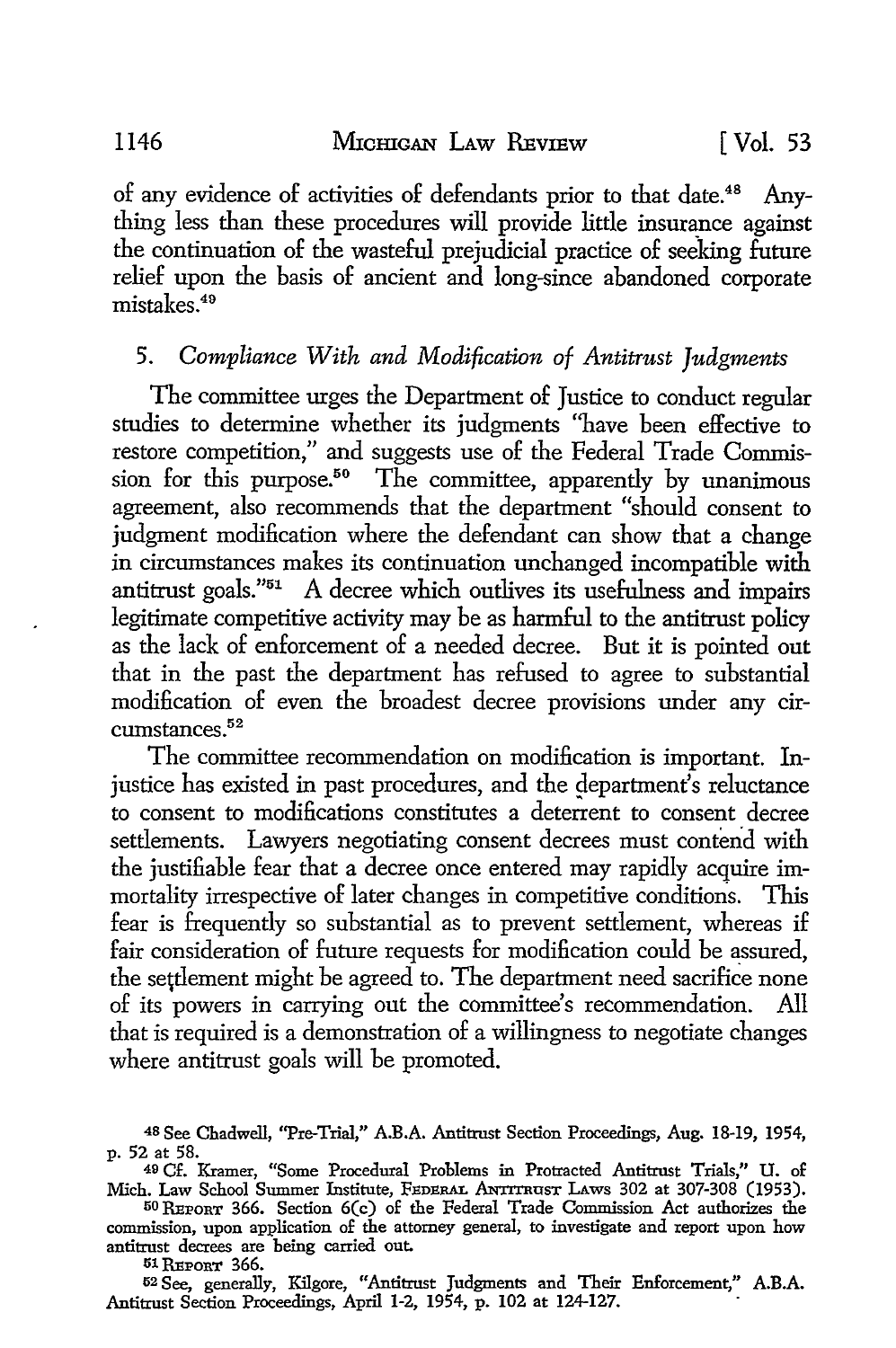In this connection, the committee commends a provision recently devised by the department for future decrees under which defendants may, after a stated period of time, show that conditions have changed so that the relief specified in the decree is no longer necessary. Also commended is another recently designed provision expressly providing for expiration of certain terms of the decree after a stated period of time. These provisions are for use in decrees which ban otherwise lawful conduct in order to dissipate the effects of unlawful practices, and are not of general application for all decrees. They evidence, however, a trend toward a general modification practice which would more nearly comport with the over-all recommendation of the committee.

# B. *The Federal Trade Commission*

The *Report* is unaccountably brief with respect to Federal Trade Commission activities. "Committee attention . . . has focused onJy on (1) The Trade Practice Conference, (2) informal settlement procedures, and (3) problems of enforcement of Commission orders and penalties for violation."53 The administration and enforcement section thus parallels the substantive sections of the *Report,* which devote little attention to Federal Trade Commission rulings, especially under the "unfair methods of competition" proscriptions of section 5 of the Federal Trade Commission Act. It is not made clear whether this silence indicates general approval of the commission side of the antitrust picture, or whether the committee simply was unable in the allotted time to make an adequate study of commission practice. In point of fact, it is probable that at least as many antitrust proceedings take place before the commission as before the courts. Although many of the problems in commission hearings are the same as in judicial proceedings, substantial differences exist, arising from the fact that the commission is a law-making as well as law-enforcing agency and conducts its hearings under the administrative rather than the judicial process.

The committee may readily be forgiven for not launching into a detailed study of the maze of inner workings of the administrative process as applied to antitrust cases. It is interesting to note, however, that shortly after release of the committee report, another agency, the Hoover Commission, issued a report calling for a complete separation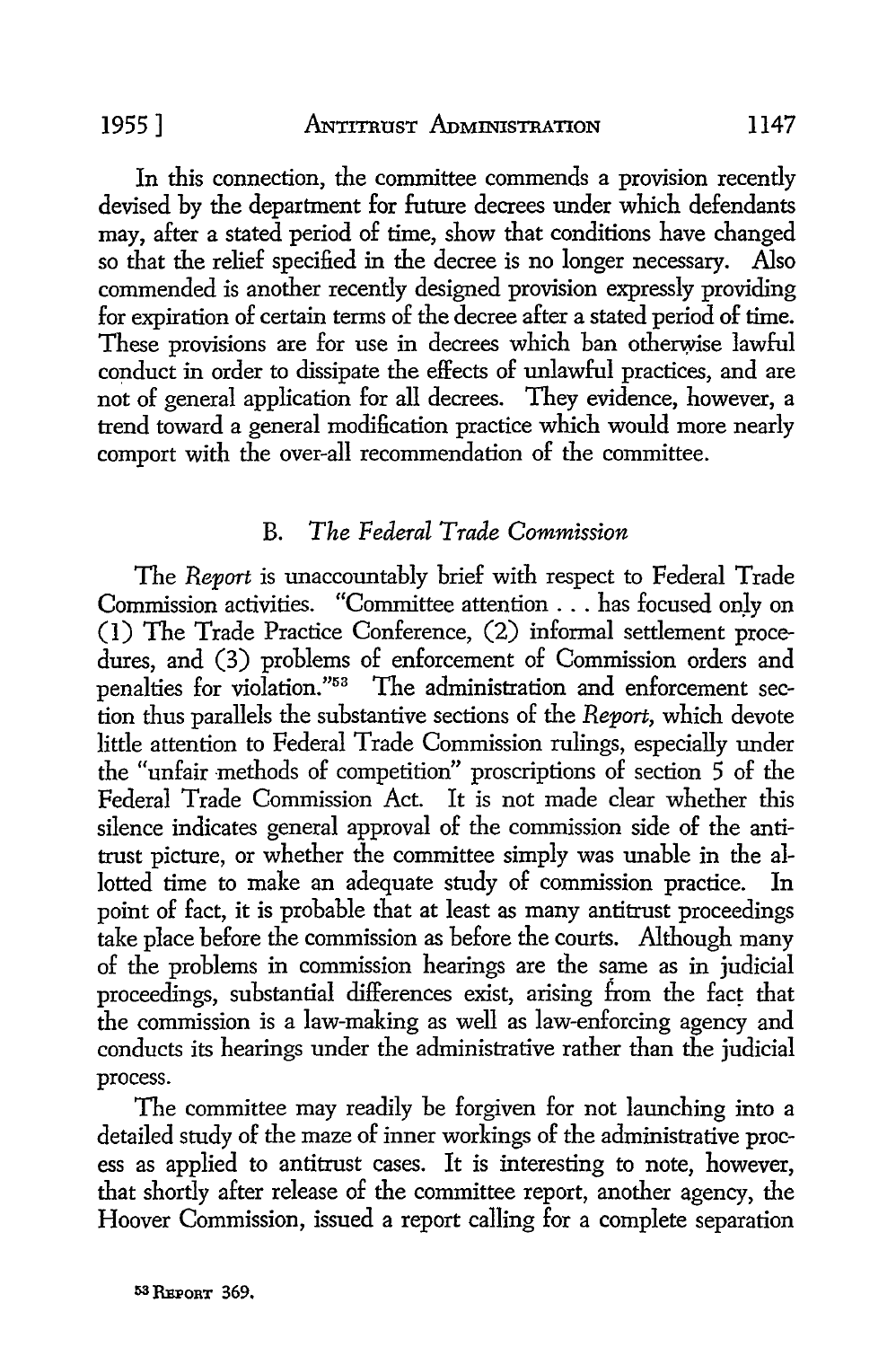of the prosecuting and adjudication functions of the Federal Trade Commission. 54 The Hoover Commission *Report* states:

'Where the proceeding before the administrative agency is strictly judical in nature, and the remedy afforded by the agency is one characteristically granted by courts, there can be no effective protection of private rights unless there is a complete separation of the prosecuting functions from the functions of decision."<sup>55</sup>

The Hoover *Report* proposes the creation of a new "Administrative Court of the United States" to be composed of a Tax Section, a Trade Section and a Labor Section, to take over the decisional functions now exercised by federal agencies operating within the indicated fields. Apparently, if this proposal were adopted, the commission would continue to issue complaints and prosecute them under the Federal Trade Commission and Clayton Acts. Hearings, however, would be before the new court and the court would issue or deny the requested cease and desist or other orders.

The adoption of the Administrative Procedure Act of 1946<sup>56</sup> resulted in long strides toward correction of evils inherent in combination of prosecuting and judicial functions in a single agency. Under this law, Hearing Examiners in Federal Trade Commission cases have acquired an independence which they did not previously enjoy, and have exhibited a commendable objectivity and judiciousness in consideration of contested matters. These improvements have been further enhanced by the work of Chairman Howrey and the other members of the present commission, which has greatly increased the stature of that agency in recent years. Adoption of the Hoover Commission proposal could carry even further the improvements already made. However, there are a number of conflicting considerations inherent in this important proposal which cannot be discussed in this article and it is unfortunate that the distinguished group of antitrust lawyers comprising the Attorney General's Committee did not address themselves to this difficult and vital question.

The proposals which the committee makes as to Federal Trade . Commission practice and procedure are all quite reasonable. Improvements in Trade Practice Conference procedures are suggested. The new commission settlement procedure is approved. Legislative

 $\pmb{\cdot}$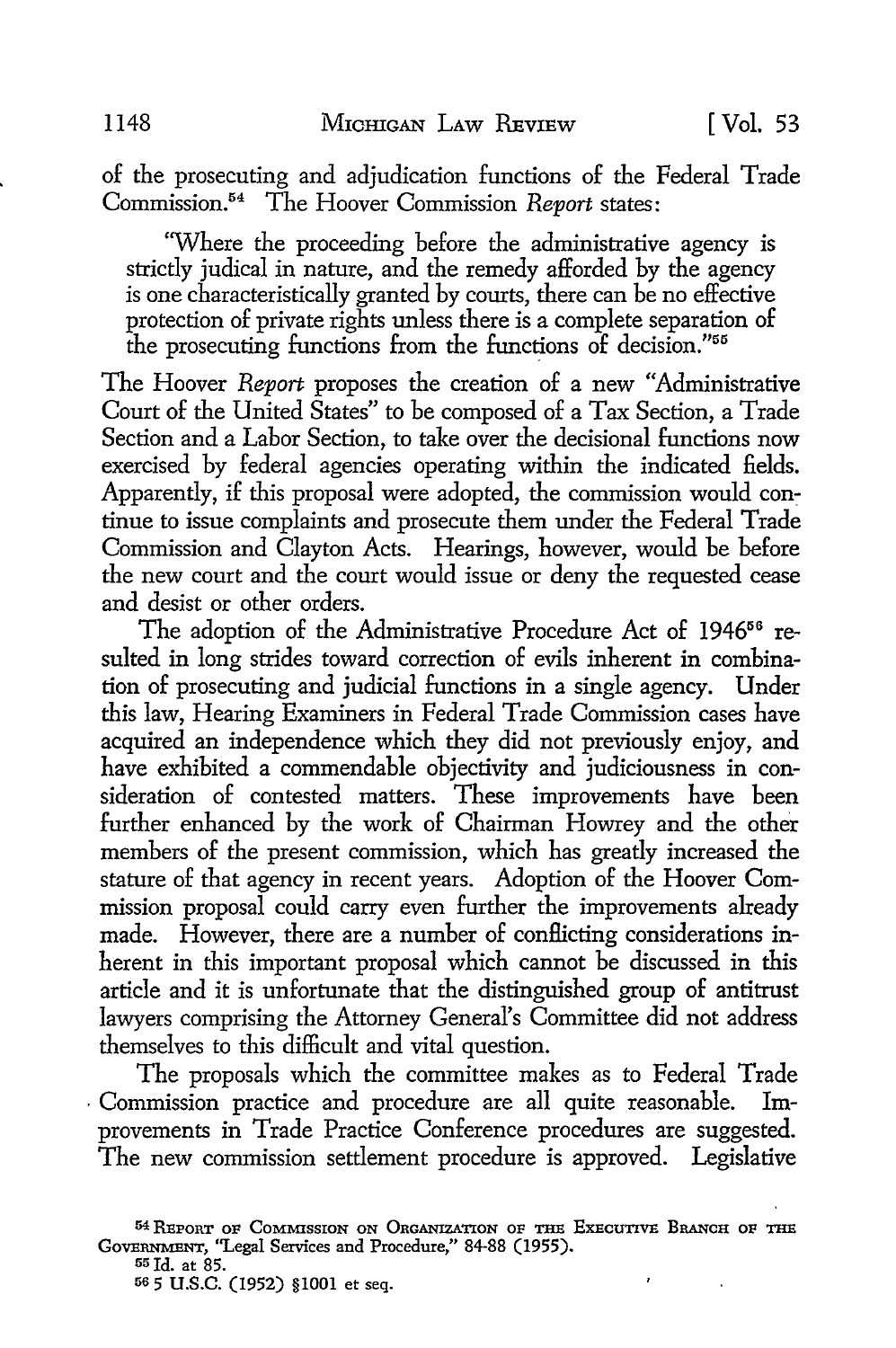change is proposed to eliminate the outlandish \$5,000 per day penalty for violation of final Federal Trade Commission Act orders. And it is also proposed to remove the present inconsistency between the Clayton and Federal Trade Commission Acts by making Clayton Act cease and desist orders become final after a lapse of time as do Commission Act orders. These changes should all be adopted.<sup>57</sup>

# C. *Related Jurisdiction of the Department of Justice and the Federal Trade Commission*

The committee endorses the present system of dual agency enforcement of the antitrust laws. It seems likely that were a completely fresh start being made, the somewhat anomalous dual enforcement procedure would be replaced by a single integrated system. Within the framework of existing law, however, the committee finds acceptable procedures for coordination of the two agencies and for elimination of inconsistent or overlapping action. The two agencies today maintain fairly effective liaison, and the committee urges further improvements in cooperation and consultation.

The committee's final word on this matter should be faithfully observed: "It is basic to all relations between the two agencies that both should never for any reason, including differences in views as to the law or the facts, proceed against the same parties for the same offense growing out of the same factual situation."58

## D. *Private Antitrust Suits*

Private suits are unquestionably an important adjunct of antitrust enforcement and are the principal means whereby persons injured by antitrust violations may be recompensed. As the *Report* notes, until the past ten years, treble damage suits were most often unsuccessful.<sup>59</sup> In recent years, however, there has been a "burgeoning" of these suits, with numerous huge treble damage recoveries and awards of attorney's

59 REPORT 378.

<sup>57</sup> REPORT 369-374.<br><sup>58</sup> REPORT 377. The committee doubtless had in mind the proceedings instituted by both agencies against the cement industry for use of the basing point system. See Federal Trade Commission v. Cement Institute, 333 U.S. 683, 68 S.Ct. 793 (1948).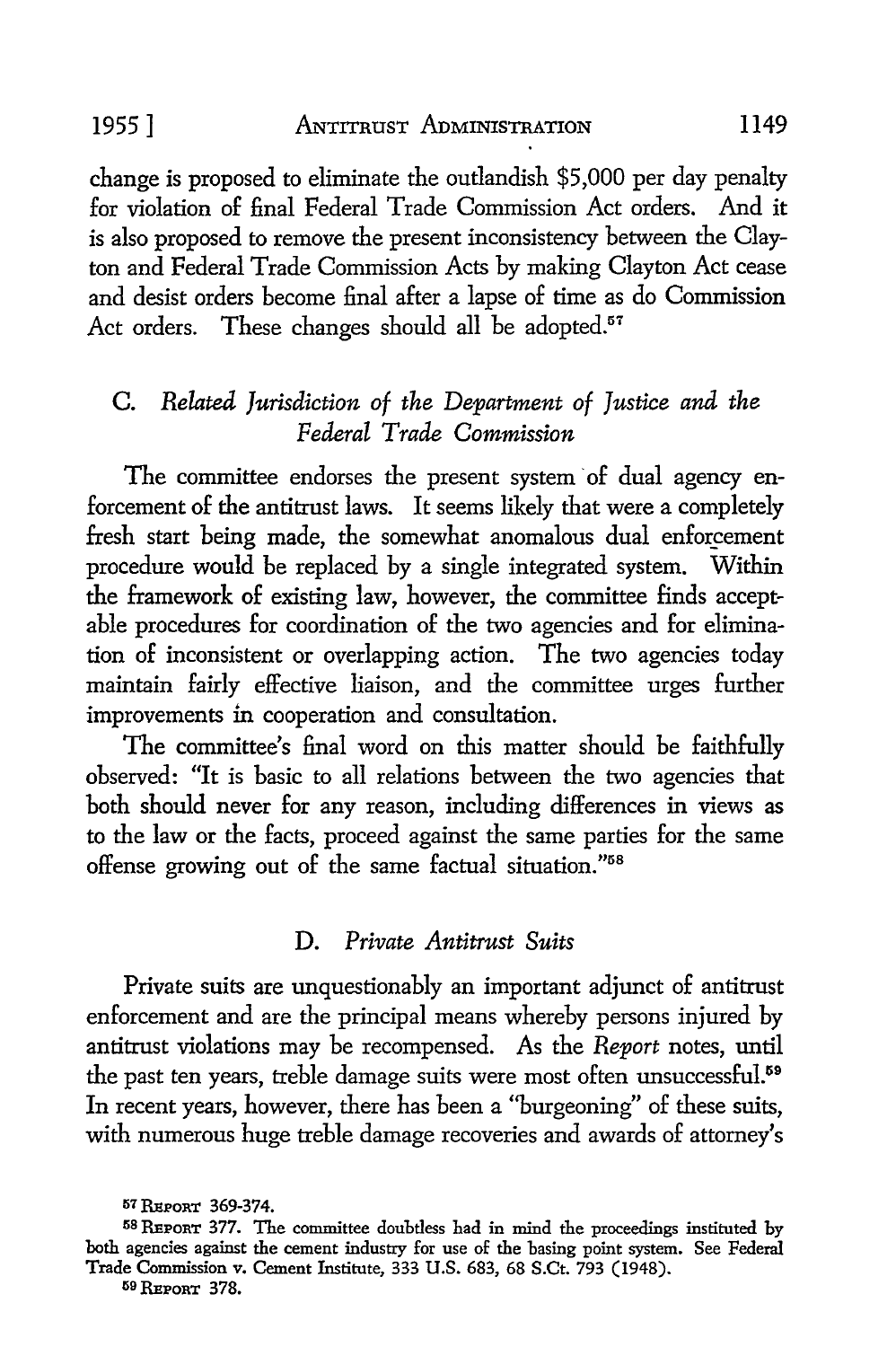fees. 60 Were the substantial law settled and all violations of it willful in character, few would quarrel with the present requirement of mandatory trebling of the plaintiff's damages.

It is manifest, however, that the numerous ambiguities and vagaries of the law expose the totally unwitting violator to the continued peril of huge damage penalties for what to him reasonably seem normal and honest business practices. This peril is especially great with respect to liability under the Robinson-Patman Act, but it lurks as well in many other areas of antitrust law. In private law, punitive damages for tortious conduct are awarded only where malice, or at least willfulness is present; actual damages are the law's only exaction from the merely negligent wrongdoer.<sup>61</sup> Similarly, under other federal statutes which allow more than actual damages, the imposition of amounts in excess of actual damages is made discretionary with the court. 62 The inflexible penalizing of antitrust defendants in private suits is unwarranted by the nature of the substantive law and often leads to unconscionable results. .

To rectify the situation while retaining the treble penalty for the knowing violator, the committee recommends enactment of legislation making the doubling or trebling of damages discretionary with the court. 63 The *Report* states:

"On balance, we favor vesting in the trial judge discretion to impose double or treble damages. In all instances, this would recompense injured parties. Beyond compensation, the trial court could then penalize the purposeful violator without imposing the harsh penalty of multiple damages on innocent actors."<sup>64</sup>

The committee acknowledges the difficulty of laying down any precise standard for the judge's determination and recommends that the matter be left to his discretion, as it is under other statutes with similar provisions.

64 REPORT 379.

<sup>60</sup> REPORT 378. For exhaustive discussion and statistics, see comment, 61 YALE L. J. 1010 (1952).<br>61 PROSSER, TORTS 11-13 (1941).

<sup>&</sup>lt;sup>61</sup> Prosser, Tor.rs 11-13 (1941).<br><sup>62</sup> Housing and Rent Act, 61 Stat. L. 199 (1947), as amended, 50 U.S.C. App. (1952) §1895. Defense Production Act, 64 Stat. L. 811 (1950), as amended, 50 U.S.C. App. (1952) §2109(c); Copyright Act, 17 U.S.C. (1952) §§1, IOI(e); Patent Act, 35 U.S.C.A. (1952) §284; Trademark Act, 60 Stat. L. 439 (1946), 15 U.S.C. (1952) §1117.

<sup>63</sup> A bill now in Congress would effect this change: H.R. 4958, 84th Cong., 1st sess. (1955), introduced on March 15, 1955, by Congressman Walter, and referred to the House Committee on the Judiciary.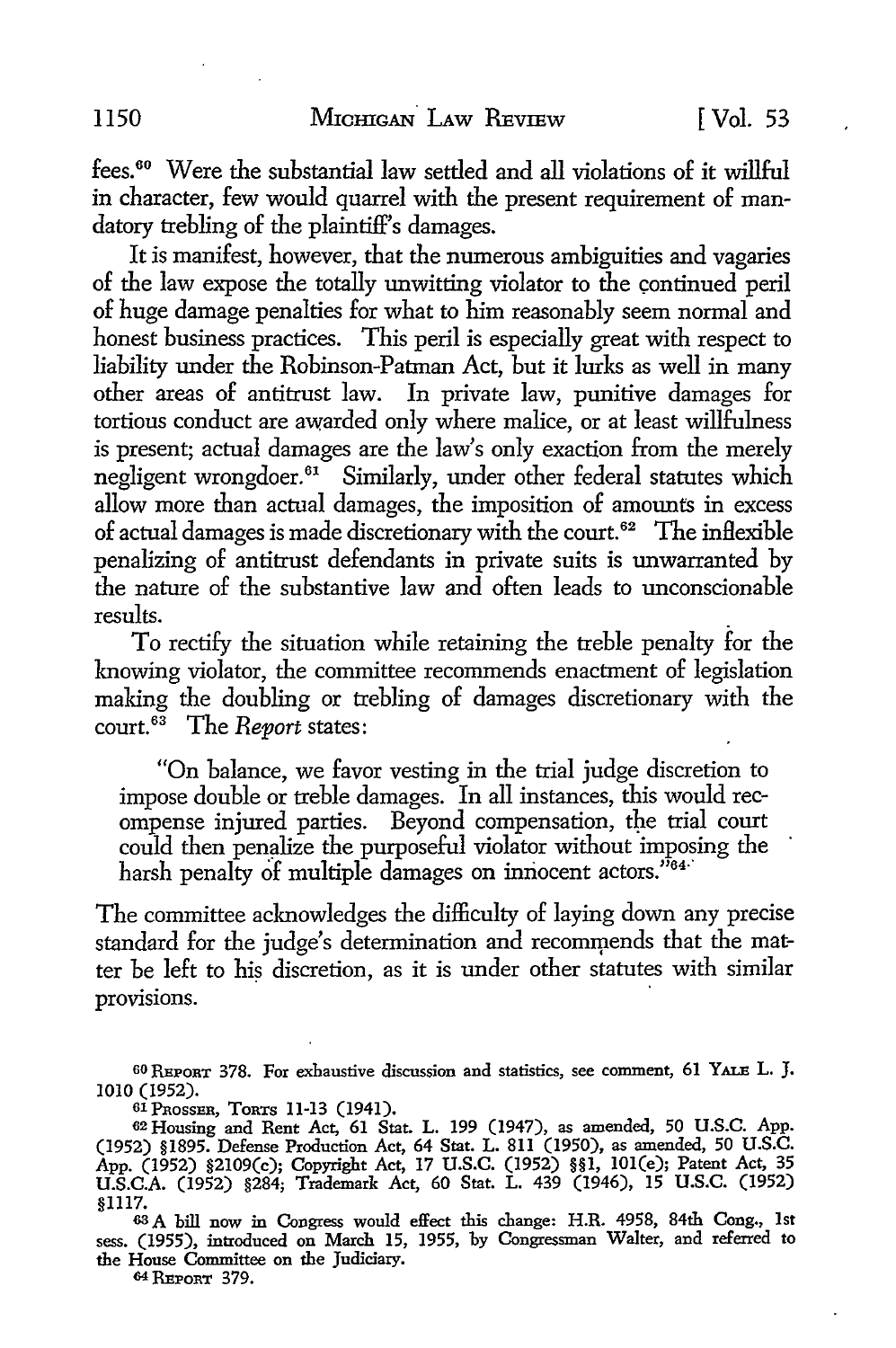#### ]955] .ANr:rrnusT ADMINISTRATION **ll51**

This recommendation, though dissented to by several members, seems entirely reasonable and contains no serious threat to the continued effectiveness of the private suit. Ability of the plaintiff to prove violation and recover both actual damages and attorney's fees is not affected, and modem liberalized rules of damages supply ample lure to provide incentive to sue without the added windfall of punitive recoveries. Nor, as the committee notes, will the recommended change affect the conduct of potential defendants. The unwitting violator is not affected by the threat of damages, for he does not know his peril. The willful violator, on the other hand, may be held for treble damages as in the past. It is to be hoped that Congress will act promptly on this recommendation.

The *Report* contains three other important proposals for change in the private suit aspects of the law. A federal four-year statute of limitations is recommended to bring much-needed order out of the existing confusion resulting from the lack of a federal statute and the consequent application of state law.<sup>65</sup> Modifications in section 5 of the Clayton Act, providing for use of evidence of government judgments in related private actions and tolling of the statute of limitations during the pendency of government actions, are recommended.<sup>66</sup> And legislation is urged authorizing the United States itself to recover actual damages for violations directly affecting the government.<sup>67</sup> These recommendations constitute perfecting amendments to existing law to resolve present inconsistencies in the availability of the private action. They are sensible and should be adopted.

## *Conclusion*

The gigantic character of antitrust litigation assures that vexatious problems of administration and procedure will always persist. But the *Report* of the committee demonstrates that many rational reforms are possible. The committee properly rejects the idea that the American judicial system is incapable of absorbing and successfully managing

<sup>65</sup> **H.R.** 4954, 84th Cong., 1st sess. (1955), providing for a uniform four-year statute of limitations, has been passed by the House and sent to the Senate Committee on the Judiciary at this writing.

<sup>66</sup> REPORT 380 et seq.

<sup>67</sup> H.R. 4954 in the present Congress would give this right to the government by overruling United States v. Cooper Corp., 312 U.S. 600, 61 S.Ct. 742 (1941).